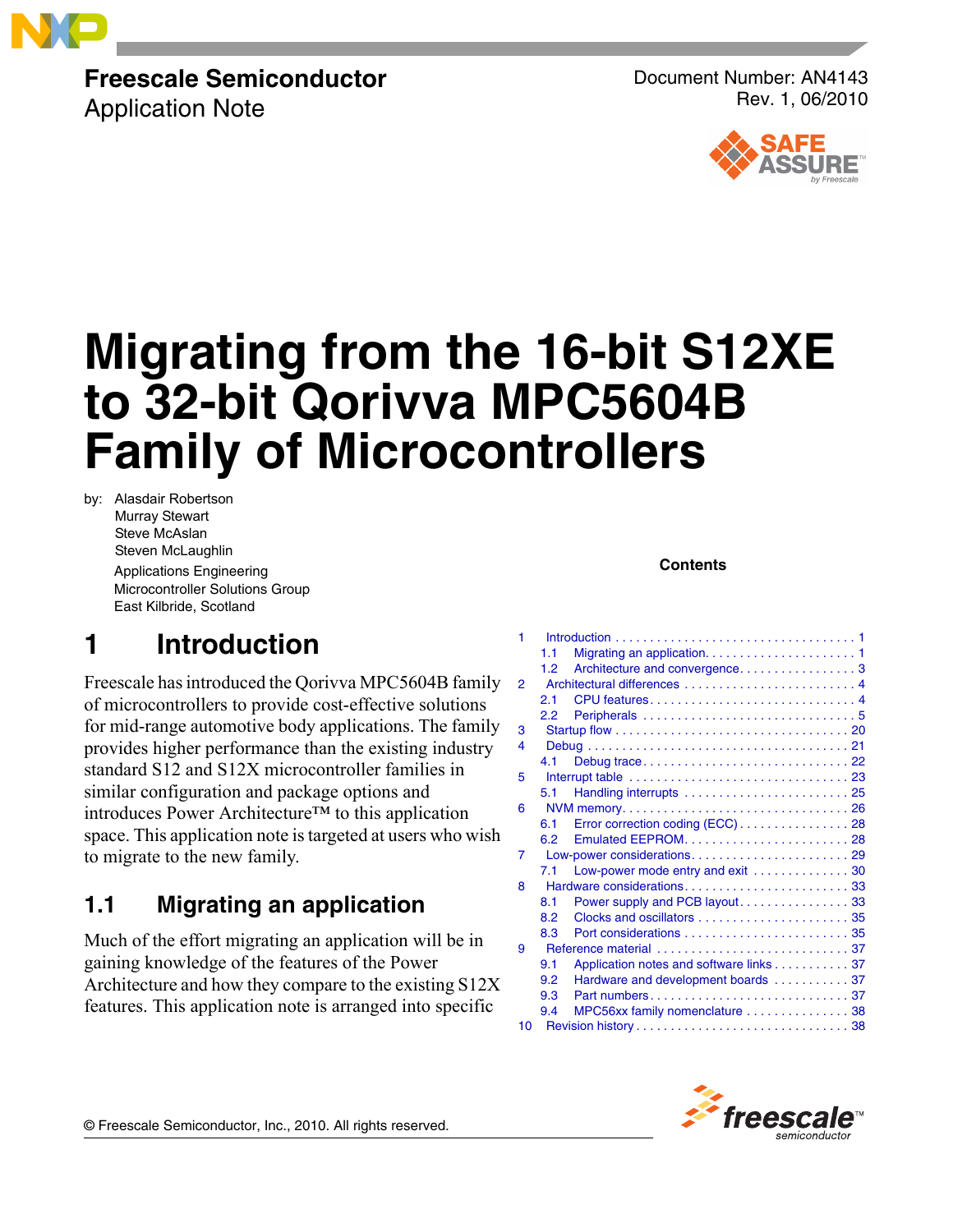

sections that present the MPC5604B family from the perspective of an S12X user for key architectural features. The remainder of this section presents an overview of the migration process starting with the MPC5604B families and the application areas they target.

## **1.1.1 MPC560xx families**

The MPC560xx family nomenclature operates differently from that used by the S12X. The part numbers are created as follows.

There are three main families within the MPC560xx range:

- The processor CPU is identified using the digit after the MPC56 designation. A '0' indicates that the CPU is an e200z0h variant of the Power Architecture family. The features of this CPU are described in the core manuals. Other higher performance devices are also available within the MPC56xx family but these are not discussed here.
- The digit following the CPU designation indicates the memory size, for example '4' indicates 512 KB of flash, '6' indicates 1 MB of flash.
- The letter following the memory size digit indicates a particular variant that is related to the feature set of the device. This is similar to the use of letters in the S12X family to indicate variants: D-family, S12XD; E-family, S12XE; etc.

The three families are denoted 'B' for general car body and gateway applications (MPC5604B), 'P' for chassis, steering, and other hydraulic applications (MPC5604P), and 'S' for dashboard cluster and driver information applications (MPC5606S). Broadly speaking, the MPC560xB and MPC560xP devices are targeted at similar applications as the S12XD and S12XE microcontrollers while the MPC560xS devices offer similar features as the S12XH families.

## **1.1.2 General software features**

The peripherals and memory maps are mostly different between the two families. (There are some modules that have been reused with minor changes from the S12X family, and in these cases it may be possible to reuse some high-level software.) This means that software development will be the most significant challenge in migrating an application.

Even for software that can be reused, there are a number of important considerations that the developer must keep in mind

- The MPC5604B CPU is fully 32-bit with all addresses and data types normalizing to that size. This means that integer sizes change with a potential corresponding impact on overflow and underflow and bit manipulation. Pointer sizes also change.
- Execution time will be different due to the nature of the CPU architectures.
- Writing to peripheral registers with smaller than an integer data type may cause unexpected behavior.

Endianism is compatible between the parts but the nomenclature is different. One must remember that endianess describes how a processor interprets memory content. This is different from bit numbering notation. On the S12X the most significant bit always has the highest value — for example, the most significant bit of a 16-bit peripheral register is labelled 15, whereas on the MPC5604B the most significant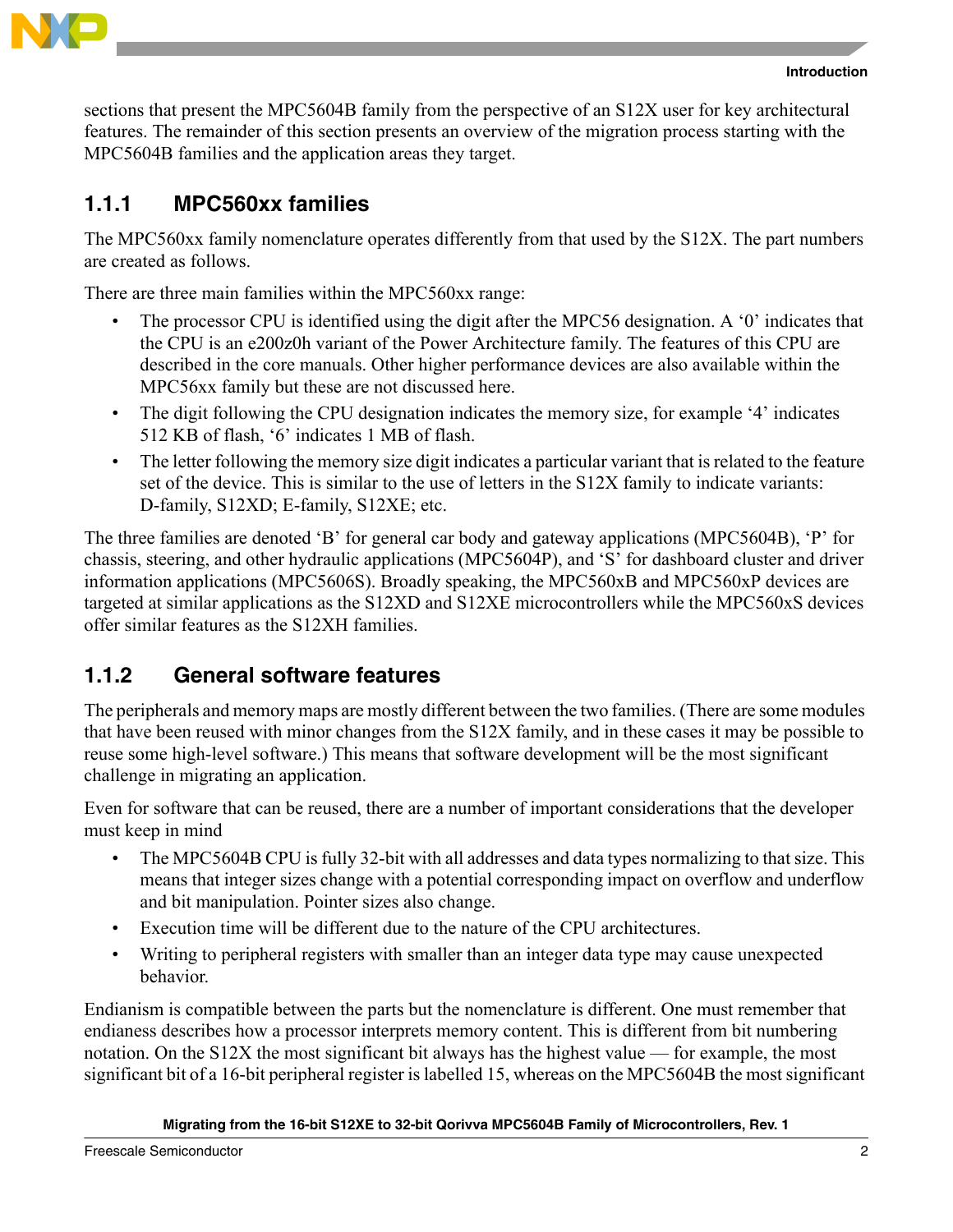

bit is always labelled 0. The most significant bit is still the left-most position in a register or memory location.

## <span id="page-2-0"></span>**1.2 Architecture and convergence**

Both the S12X and Power Architecture families are well-established in the automotive industry, but until now there has been limited overlap between the devices. The Power Architecture has traditionally dominated in higher performance applications such as engine and chassis control while the S12X has been most successful in power-sensitive areas such as car body.

[Figure 1](#page-2-1) illustrates how both families have evolved over the last two decades such that the devices are now converging on a common application area.



### **Figure 1. Architecture convergence**

<span id="page-2-1"></span>Note that compatibility has been maintained within both families between the current generation and previous ones. For S12X the primary change has been in improved performance while maintaining its suitability for the target application (for example, migrating from S12XD to S12XE), while for the Power Architecture devices the changes have allowed better optimization of performance and power consumption.

The net result has been to allow the Power Architecture and S12X families to converge in the mid-range car body application area. This fact is significant because the result of the convergence is that both families now share many common features while maintaining compatibility and consistency with previous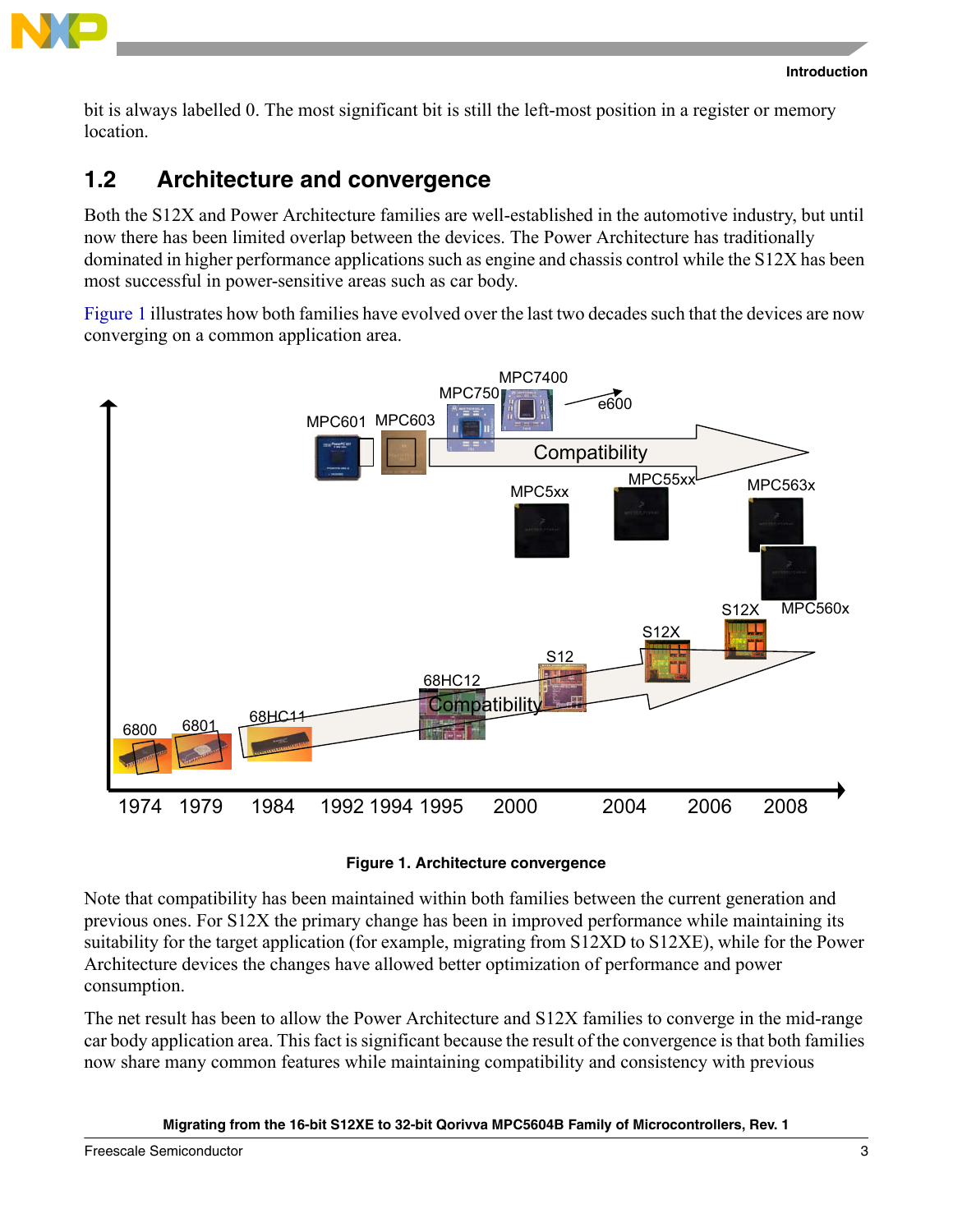

generations. The convergence allows customers familiar with the S12X family to continue using familiar package options, power supply designs, PCB layout experience, and in some cases software, to implement solutions with all the required features plus higher performance.

<span id="page-3-2"></span>[Table 1](#page-3-2) contains a summary of the feature set of the MPC5604B and the S12XEQ512 devices

| <b>Feature</b>        | S12XEQ512                                                   | <b>MPC5604B</b>                                                                                      |
|-----------------------|-------------------------------------------------------------|------------------------------------------------------------------------------------------------------|
| CPU                   | 16-bit CISC S12X                                            | 32-bit RISC Power Architecture<br>with 16- and 32-bit opcodes                                        |
| Co-processor/DMA      | XGATE, RISC core                                            | 16-channel DMA plus<br>Cross-Triggering Unit <sup>1</sup>                                            |
| Memory map            | Paged 23-bit                                                | Linear 32-bit                                                                                        |
| Flash                 | 512 KB                                                      | 512 KB                                                                                               |
| EEPROM/Data flash     | 4 KB / 32 KB                                                | 32 KB                                                                                                |
| <b>RAM</b>            | 32 KB                                                       | 48 KB                                                                                                |
| CAN                   | $5 \times$ MSCAN                                            | $3 \times$ FlexCAN                                                                                   |
| Serial communications | $8 \times$ SCI, $3 \times$ SPI, $2 \times$ l <sup>2</sup> C | $4 \times$ LINFlex, $3 \times$ DSPI, $1 \times$ I2C                                                  |
| <b>ATD</b>            | $16 \times 12$ -bit                                         | $28 \times 10$ -bit <sup>2</sup>                                                                     |
| Timer channels        | 24 (ECT/TIM/PWM)                                            | 28 (eMIOS)                                                                                           |
| Interrupts            | 8 priority levels                                           | 16 priority levels                                                                                   |
| Oscillator            | Pierce 4-16 MHz                                             | External: Pierce 4-16 MHz<br>(FXOSC) / 32 kHz (SXOSC).<br>Internal: 16 MHz (FIRC), 128 kHz<br>(SIRC) |
| PLL                   | PLI with FM                                                 | PLL with FM                                                                                          |
| Expansion             | Expanded bus                                                | n/a                                                                                                  |
| Bus speed             | 50 MHz                                                      | 64 MHz                                                                                               |
| Packages              | 112 LQFP, 144 LQFP                                          | 100 LQFP, 144 LQFP, 208 BGA<br>(Nexus development only)                                              |

**Table 1. Comparison of S12XE and MPC5604B microcontrollers**

<sup>1</sup> DMA is not present on MPC5604B but on MPC5602D and MPC5605/6/7B.

<sup>2</sup> ATD has 12-bit resolution on MPC5607B.

# <span id="page-3-0"></span>**2 Architectural differences**

# <span id="page-3-1"></span>**2.1 CPU features**

Since the families have been developed independently from each other there is no compatibility between the CPUs of the S12X and the MPC560xx. The MPC5604B is fully Power Architecture compliant and hence is a RISC processor with thirty-two general purpose registers and the ability to execute opcodes in a single cycle. Additionally, the e200z0h CPU is implemented using Harvard architecture (the 'h' on e200z0**h** denotes Harvard architecture). Users of the S12X family will be familiar with the features of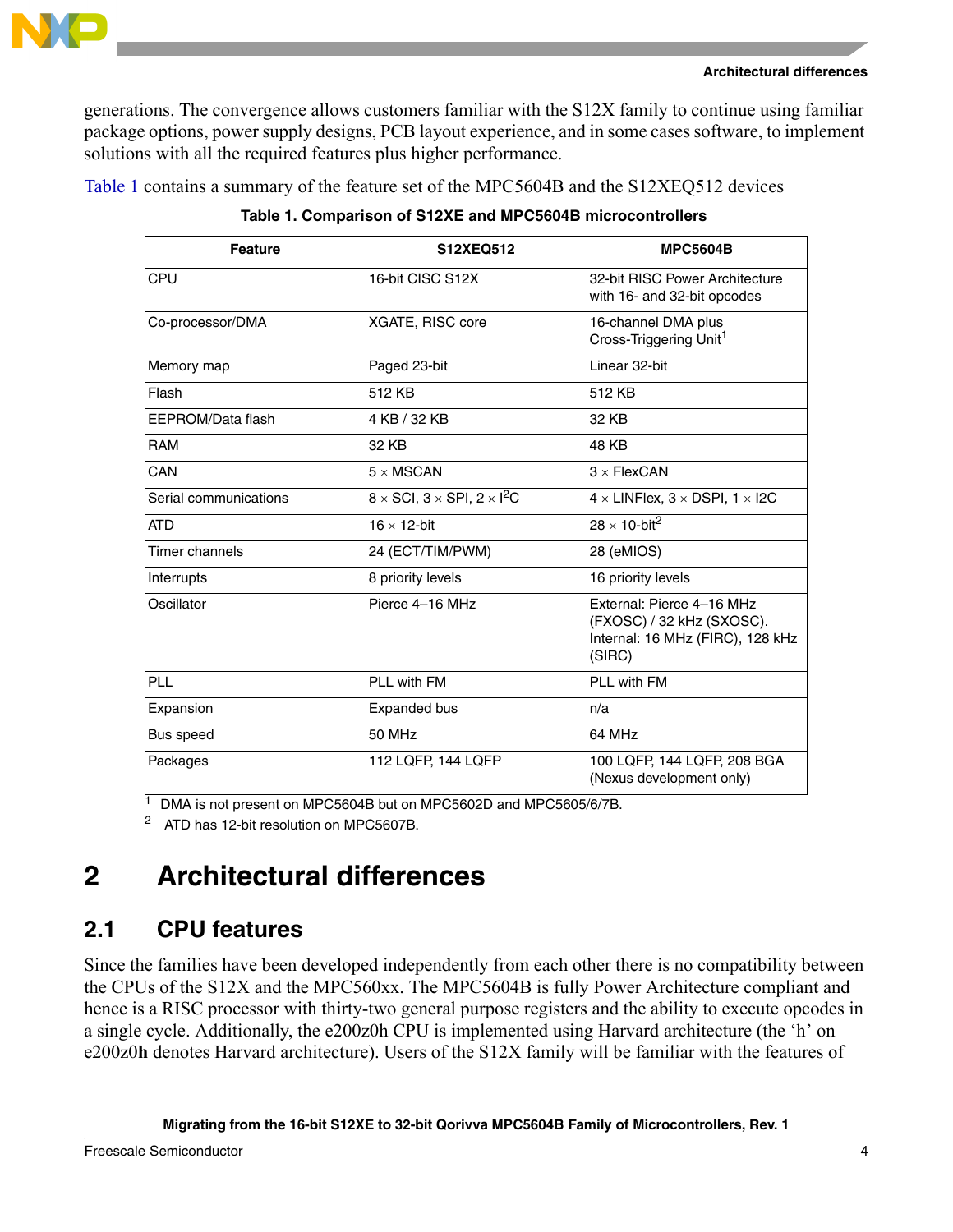

RISC processors through contact with the XGATE and experience in implementation of software in assembly (directly, or from high-level language) continues to be relevant.

[Figure 2](#page-4-1) shows the full programmer's model of the e200z0h CPU. Static features are present for compatibility reasons but perform no configuration function on this CPU. These are highlighted in blue and can be ignored for the purposes of application development. On the S12X family, debugging features are provided by the DBG module. On the e200zh, almost identical features are located in the CPU itself and are highlighted in green. In both cases the configuration and use of these features is performed by debugging tools and therefore can be ignored for most software development purposes. The e200z0h takes a different approach to handling interrupts, and this requires dedicated registers in the CPU. In most cases a common interrupt handling algorithm is used to manage this process, and so these registers (highlighted in red) can be disregarded for general software development. The remaining registers are either general purpose in nature or, in the case of the BTB (branch optimization settings), are used to configure the CPU performance for a particular software configuration.



**Figure 2. e200z0h programmers model**

## <span id="page-4-1"></span><span id="page-4-0"></span>**2.2 Peripherals**

As a general rule the peripherals are different on the MPC5604B and so new drivers and software handlers will be needed. However, some peripherals are re-used from the S12X (see specific MCU information for details) and most others are re-used from other MPC55xx devices. This means that many peripherals will already have drivers available that can be used immediately, and there is example application software published in application notes.

[Table 2](#page-5-0) highlights the various modules which were available on S12XE and the equivalent module on the 32-bit MPC5604B.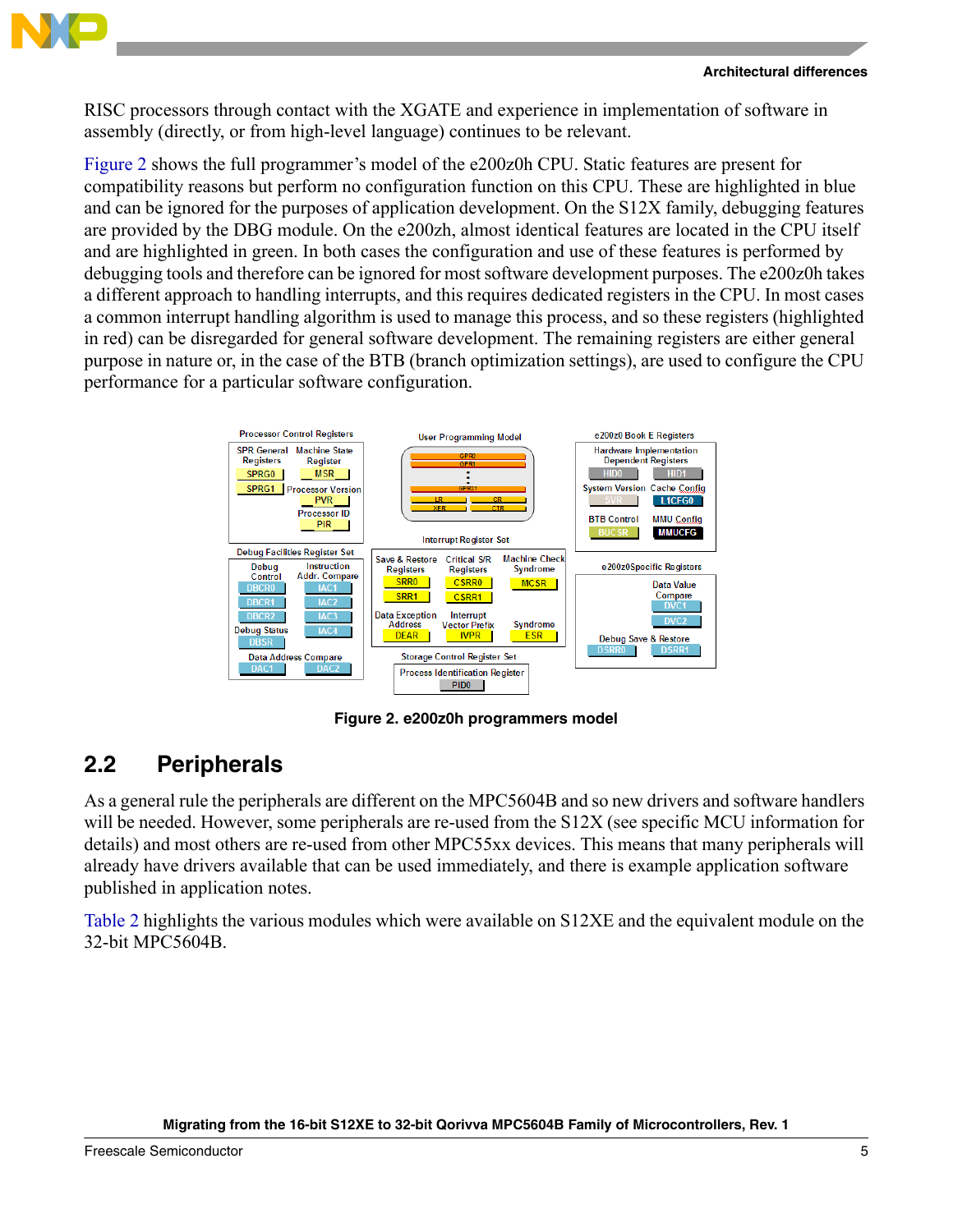

<span id="page-5-0"></span>

| <b>S12XE</b>                                           | <b>MPC5604B</b>                                |
|--------------------------------------------------------|------------------------------------------------|
| Analog-to-digital convertor (ADC)                      | Analog-to-digital convertor (ADC)              |
| N/A                                                    | Boot Assist Module (BAM)                       |
| N/A                                                    | <b>CANSAMPLER</b>                              |
| Clocks and Reset Generator (CRG)                       | <b>Clock Generation Module (CGM)</b>           |
| Clocks and Reset Generator (CRG)                       | Clock Monitor Unit (CMU)                       |
| X-GATE                                                 | Cross Triggering Unit (CTU)                    |
| Serial Peripheral Interface (SPI)                      | Deserial Serial Peripheral Interface (DSPI)    |
| CPU12                                                  | e200z0h                                        |
| Flash                                                  | Error Correction Status Module (ECSM)          |
| Enhanced capture timer/Timer (ECT or TIM)              | Enhanced Modular I/O Subsystem (eMIOS)         |
| Freescale's Scalable Controller Area Network (MSCAN)   | FlexCAN                                        |
| <b>FMPLL</b>                                           | <b>FMPLL</b>                                   |
| $I^2C$                                                 | $1^2C$                                         |
| Interrupt Controller (INTC)                            | Interrupt Controller (INTC)                    |
| Background debug mode (BDM)                            | IEEE 1149.1 test Access Port Controller (JTAG) |
| Background debug mode/Debug (BDM/DBG)                  | Nexus Development Interface (NEXUS)            |
| Debug Module (DBG)                                     | N/A                                            |
| Serial Communication Interface (SCI) (can emulate LIN) | LIN Controller (LINFlex) - with SCI/UART       |
| N/A                                                    | Mode Entry (ME)                                |
| Memory Protection Unit (MPU)                           | Memory Protection Unit (MPU)                   |
| External Bus Interface EBI                             | N/A                                            |
| N/A                                                    | Power Control Unit (PCU)                       |
| Periodic Interrupt timer (PIT)                         | Periodic Interrupt timer (PIT)                 |
| Clocks and Reset Generator (CRG)                       | <b>Reset Generation Module (RGM)</b>           |
| N/A                                                    | Register protection (RPM)                      |
| Port Integration Module (PIM)                          | System Integration Unit (SIU)                  |
| <b>FLASH</b>                                           | System Status and Configuration Module (SSCM)  |
| Clocks and Reset Generator (CRG - COPCTL register)     | System Watchdog Timer (SWT)                    |
| At peripheral                                          | Wakeup Unit (WKUP)                             |
| Memory Mapping Control (MMC)                           | Crossbar Switch (XBAR)                         |
| Enhanced capture timer/Timer (ECT or TIM)              | System Timer Module (STM)                      |
| Voltage Regulator (VREG)                               | RTC/API                                        |

#### **Table 2. Module-by-module comparison of MPC5604B vs. S12XEQ512**

A summary of the features for each MPC5604B peripheral are given and grouped in this way:

• CPU, interrupts, and XBAR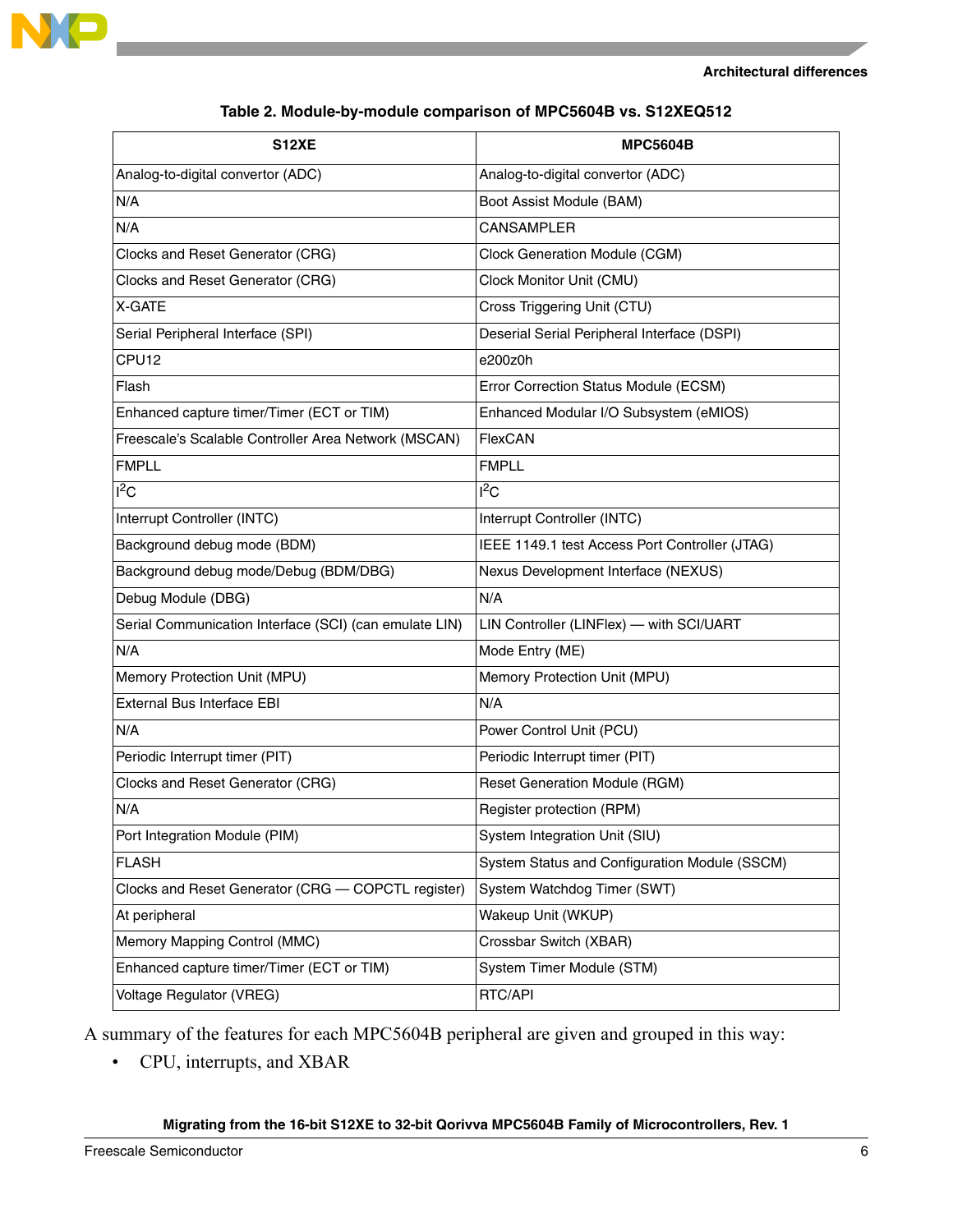



- Timers and ADC
- Clocks, power management, and Boot
- **Communication**
- GPIO
- Safety features

### **NOTE**

Direct Memory Access (DMA) is available on MPC5602D and MPC5605/6/7B.

## **2.2.1 CPU, interrupts, and XBAR**

### **2.2.1.1 e200z0h core**

The e200z0h processors integrate an integer execution unit, branch control unit, instruction fetch and load/store units, and a multi-ported register file capable of sustaining three read and two write operations per clock. Most integer instructions execute in a single clock cycle. Branch target prefetching is performed by the branch unit to allow single-cycle branches in some cases. The e200z0h core is a single-issue, 32-bit PowerPC Book E VLE-only design with 32-bit general purpose registers (GPRs). All arithmetic instructions that execute in the core operate on data in the GPRs. Instead of the base PowerPC Book E instruction set support, the e200z0h core only implements the VLE (variable-length encoding) APU, providing improved code density. The VLE APU is further documented in the *PowerPC VLE APU Definition*, a separate document.

The following is a list of some of the key features of the e200z0h core:

- 32-bit single issue core, conforming to Power Architecture's Book E programmer's model
- Hard-wired to VLE (Variable Length Encoding) only mode, offering increased code density with only slight impact in performance over traditional Book  $E - 16$ -bit and 32-bit VLE instructions are supported
- Four-stage pipeline (instruction fetch, decode, execute and writeback)
- Pipeline that maps directly onto system bus so platform memories can be accessed with zero wait states
- Single-cycle execution for most arithmetic logical instructions
- Branches performed in one cycle (not taken), two cycles taken
- Load/store unit provides single-cycle loads and stores to and from GPRs
- Support of low-power modes with the ability to halt the core via wait instruction
- Fully synthesizable core
- Nexus class 1 debug built into core
- Big-endian only support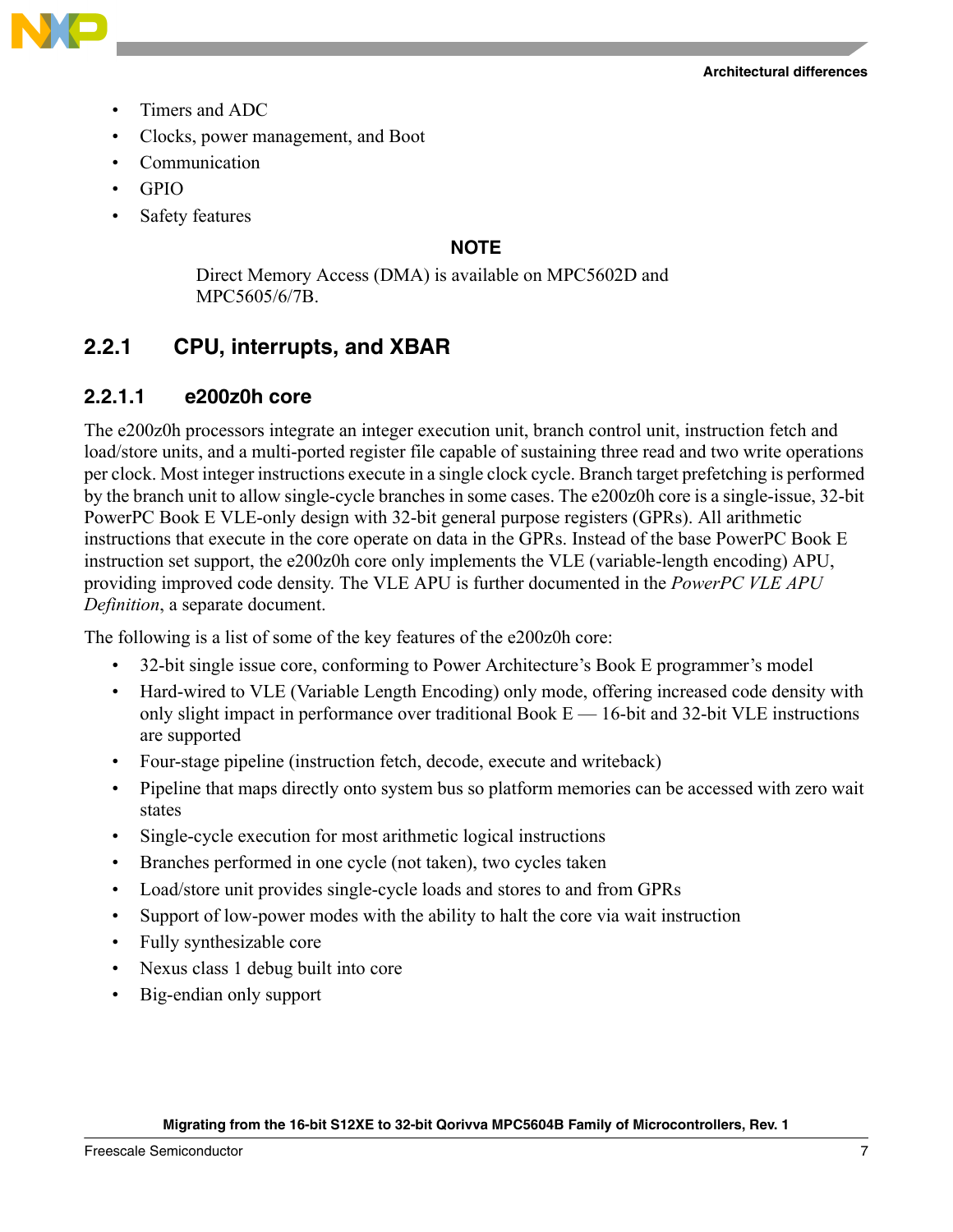



## **2.2.1.2 INTC — Interrupt controller**

The interrupt controller in the platform takes all of the external peripheral interrupt requests and routes them to one of the sixteen core interrupts (IVOR4). The INTC supports the standard software vector mode interrupt handling as well as hardware vector mode which can reduce interrupt latency but with a code overhead. Further information is given in [Section 5, "Interrupt table](#page-22-0)."

The INTC module has these features:

- Support of 140 peripheral and 8 software-configurable interrupt request sources
- Unique 9-bit vector per interrupt source
- Each interrupt source can be programmed to one of sixteen priorities
- Pre-emption
	- Pre-emptive prioritized interrupt requests to processor
	- ISR at a higher priority pre-empts ISRs or tasks at lower priorities
	- Automatic pushing or popping of pre-empted priority to or from a LIFO
	- Ability to modify the ISR or task priority modifying the priority can be used to implement the priority ceiling protocol for accessing shared resources
- Low latency three clocks from receipt of interrupt request from peripheral to interrupt request to processor

## **2.2.1.3 Crossbar (XBAR)**

One of the most important parts of the platform architecture is the XBAR. Everything connected to the crossbar on the north side is a master and everything on the south side is a slave. The crossbar allows two simultaneous master/slave connections without any contention, in other words concurrent transactions can occur from any master port to any slave port. If the masters attempt to access the same slave port, then a pre-defined arbitration scheme takes effect, based on the priority that is assigned to the master.



**Figure 3. Crossbar switch, master, and slaves**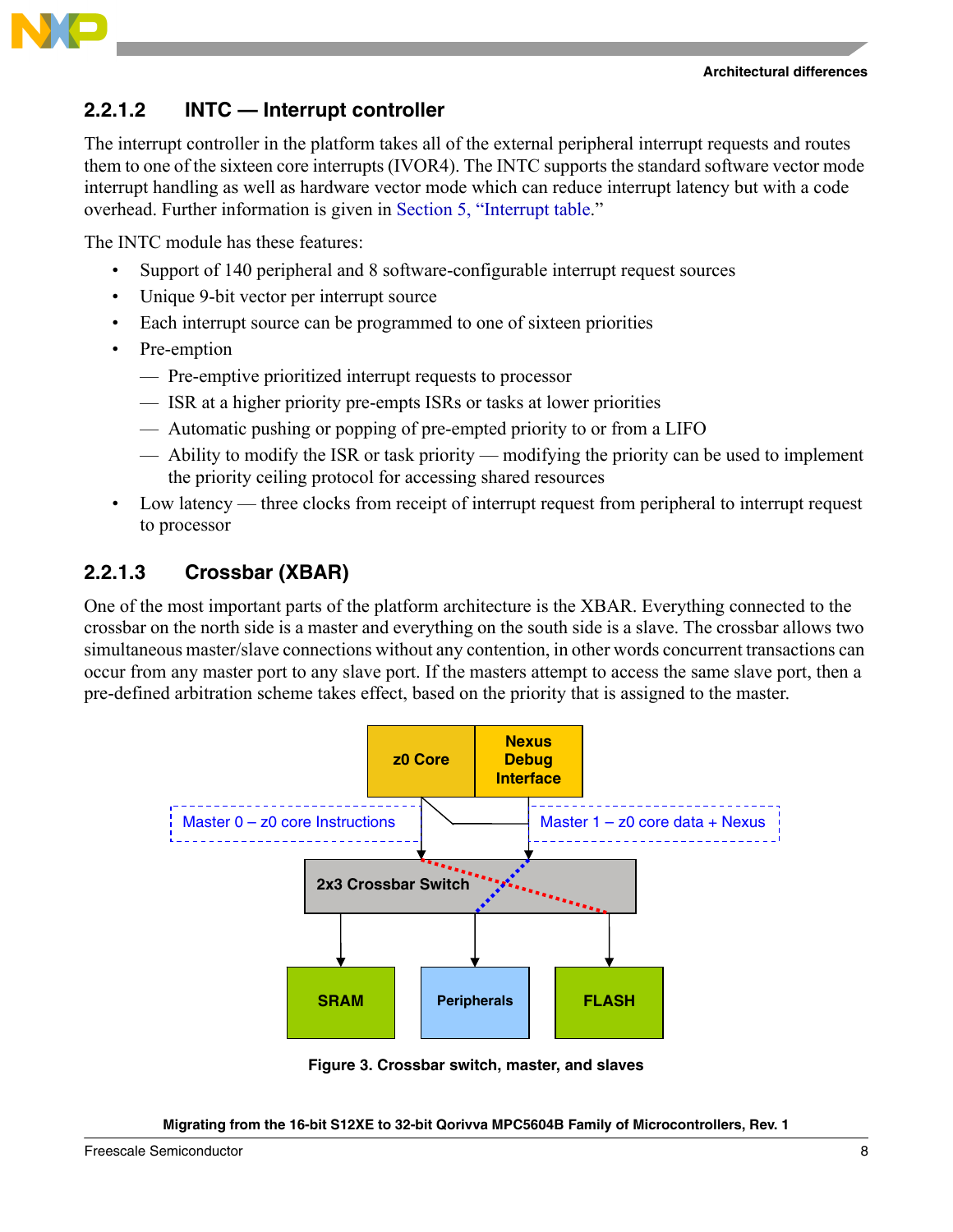#### **Architectural differences**



The XBAR supports the following features:

- Two master ports:
	- Both master ports can access two different slave ports concurrently
	- Core: e200z0h core instructions
	- Core: e200z0h core data/Nexus
- Three slave ports
	- Flash (refer to the flash memory chapter for information on accessing flash memory)
	- Internal SRAM
	- Peripheral bridges
- Slave port contention (both masters trying to access the same slave) is arbitrated based on master priority
- 32-bit address and 32-bit data bus interface between two master ports and three slave ports
- No clock cycle delay across crossbar

## **2.2.2 Timers & ADC**

The MPC5604B has a number of timers, two of which (eMIOS and PIT) can directly trigger conversions at the ADC without software interaction.

## **2.2.2.1 ADC**

- 10-bit resolution
- Minimum conversion time of 1  $\mu$ s
- 36 channels, expandable to 64 channels via external multiplexing
	- 16 high-precision channels
	- 20 extended channels, four being expandable to as many as 32 external channels
- External multiplier decoder signal generation
- Individual conversion registers for each channel (internal and external)
- Three different sampling and conversion time registers CTR[0:2] (internal precision channels, extended internal channels, external channels)
- 64 data registers for storing converted data (conversion information, such as mode of operation (normal, injected or CTU), is associated to data value)
- Conversion triggering sources:
	- Software
	- $-$  CTU
	- PIT channel 2 (for injected conversion)
- Four analog watchdogs
	- Interrupt capability
	- Allows continuous hardware monitoring of four analog input channels
- Presampling  $(V_{SS}$  and  $V_{DD}$ )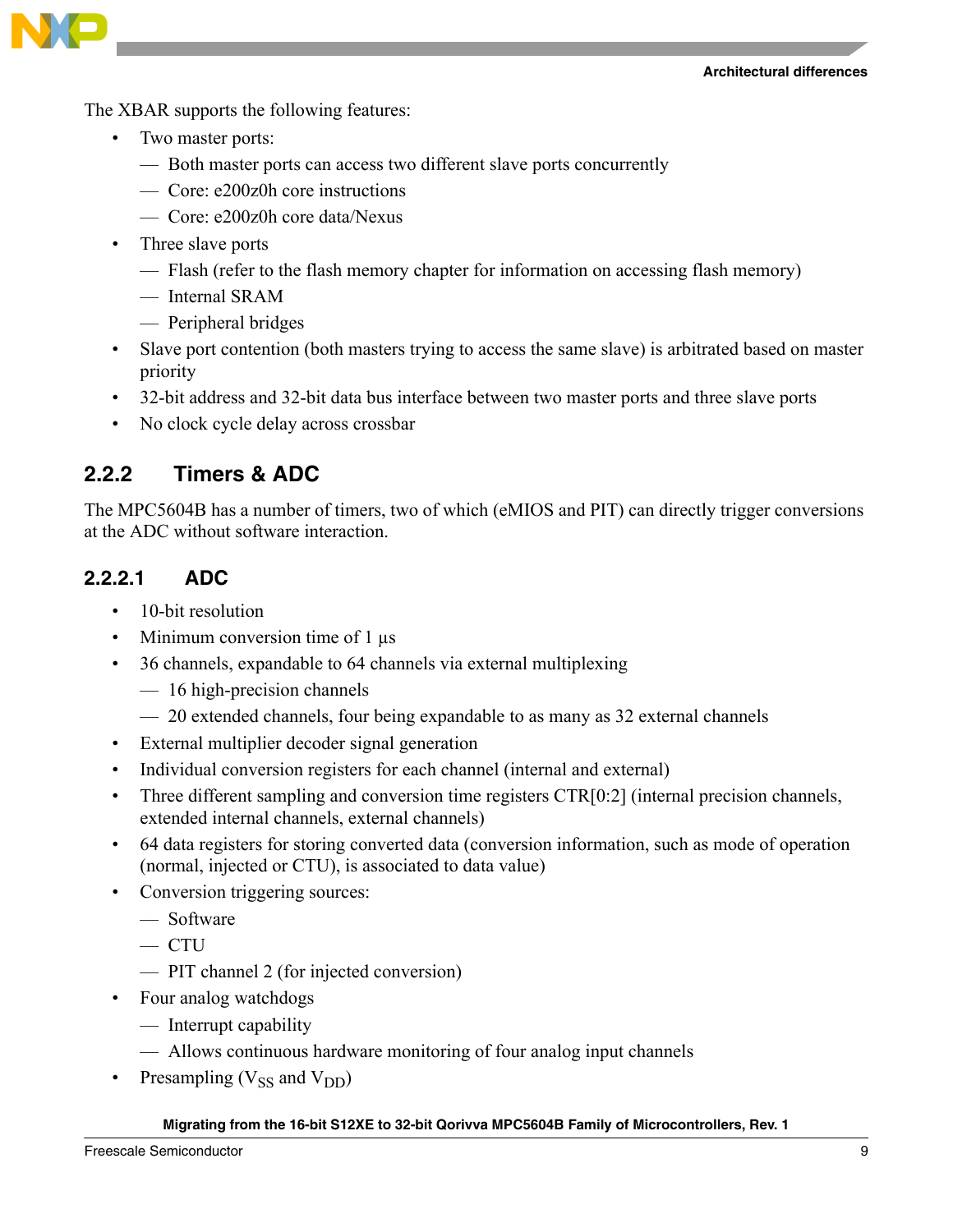

- Conversions on external channels managed in same way as internal channels, ensuring transparency to the application
- One Shot/Scan mode
- Chain Injection mode to interrupt normal ongoing conversion
- Power-down mode
- 2 different abort functions allow ability to abort either single-channel conversion or chain conversion
- Auto-clock-off

## **2.2.2.2 eMIOS**

The Enhanced Modular IO Subsystem (eMIOS) provides functionality to generate or measure time events.

- Two eMIOS blocks with 28 channels each
- Each eMIOS has one global prescaler
- Each channel has a 16-bit data register
- Each eMIOS has  $5 \times 16$ -bit wide counter buses used to drive other channels
	- Counter bus can further divide global clock by 1, 2, 3, or 4
- Motor control capability
- Channels can be configured to operate in the following modes:
	- General purpose input/output
	- Single Action Input Capture
	- Single Action Output Compare
	- Input Pulse Width Measurement
	- Input Period Measurement
	- Double Action Output Compare
	- Modulus Counter
	- Modulus Counter Buffered
	- Output Pulse Width and Frequency Modulation Buffered
	- Output Pulse Width Modulation Buffered
	- Output Pulse Width Modulation with Trigger

## **2.2.2.3 CTU — Cross Triggering Units**

The Cross Triggering Unit (CTU) allows the synchronization of a single ADC conversion with a timer event from eMIOS or PIT.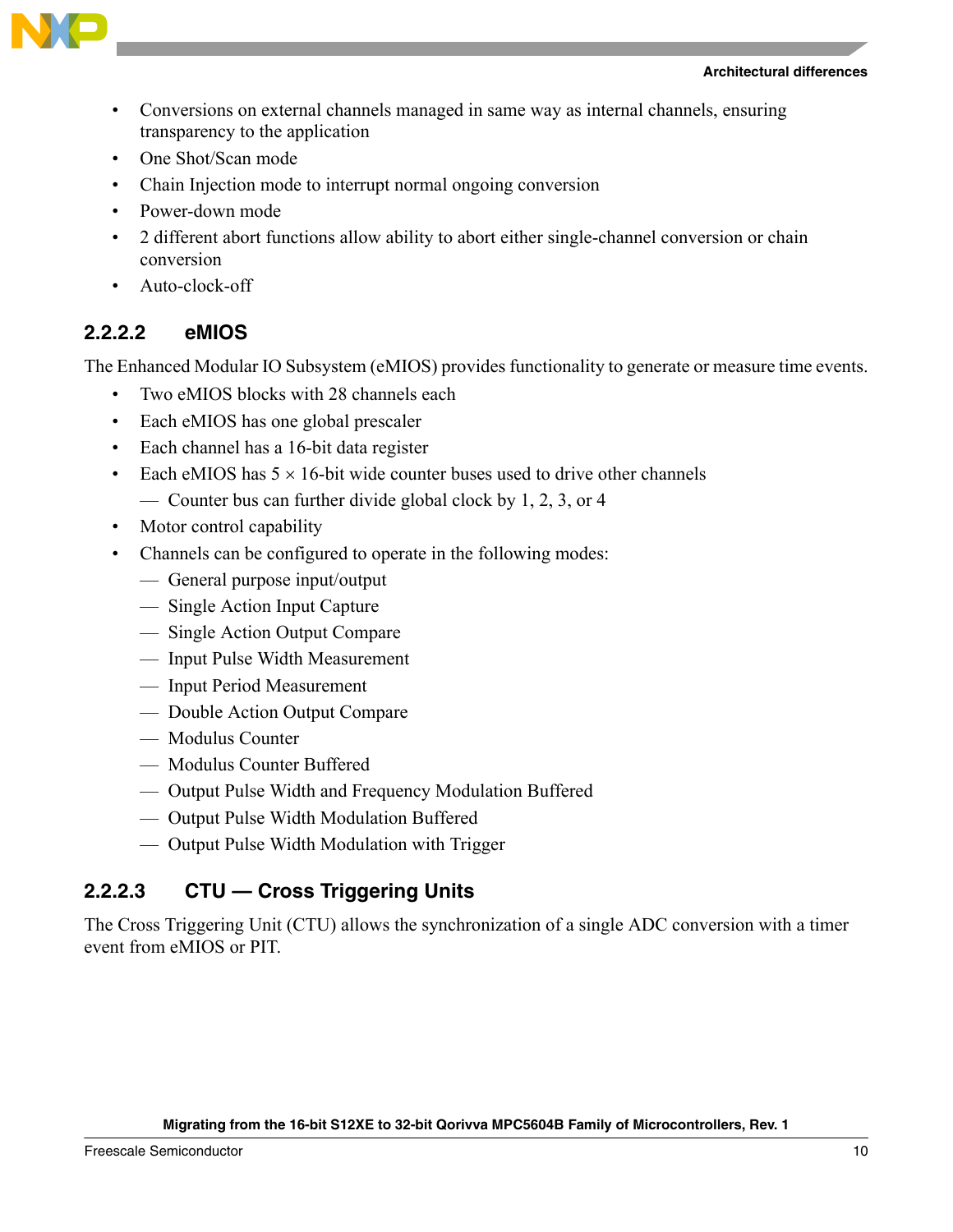





**Figure 4. Block diagram of cross triggering unit**

## **2.2.2.4 PIT — Periodic Interrupt Timer**

The Periodic Interrupt Timer (PIT) is an array of six independent 32-bit timers that can be used to generate interrupts.

## **2.2.2.5 RTC/API — Real Time Counter/Autonomous Periodic interrupt**

The RTC is a free running counter used for time-keeping applications. The RTC may be configured to generate an interrupt at a predefined interval independent of the mode of operation (run mode or low-power mode). If in a low-power mode when the RTC interval is reached, the RTC first generates a wakeup and then asserts the interrupt request. The RTC also supports an autonomous periodic interrupt (API) function used to generate a periodic wakeup request to exit a low-power mode or an interrupt request.

## **2.2.2.6 STM — System Timer Module**

The System Timer Module (STM) is a 32-bit timer designed to support commonly required system and application software timing functions. The STM includes a 32-bit up counter and four 32-bit compare channels with a separate interrupt source for each channel. The counter is driven by the system clock divided by an 8-bit prescale value (1–256).

## **2.2.2.7 SWT – Software Watchdog Timer**

Unlike other e200 cores, the e200z0h core has no embedded free-running counter. This means that there is no watchdog on the core. The Software Watchdog Timer (SWT) is a peripheral module that can prevent system lockup in situations such as software getting trapped in a loop or if a bus transaction fails to terminate.

The SWT has the following features: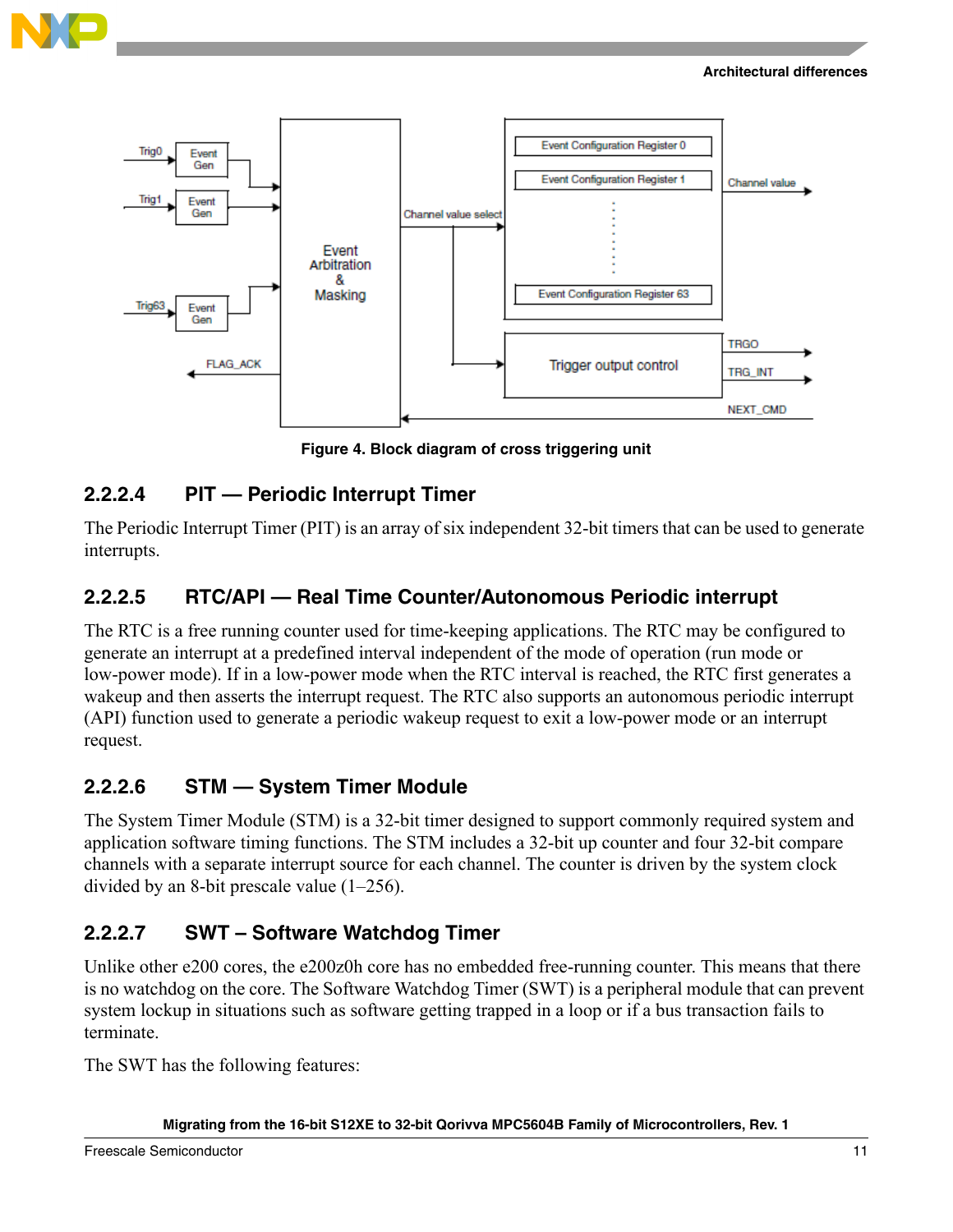



- 32-bit time-out register to set the time-out period
- The unique SWT counter clock is the undivided slow internal RC oscillator 128 kHz (SIRC) no other clock source can be selected
- Programmable selection of window mode or regular servicing
- Programmable selection of reset or interrupt on an initial timeout
- Master access protection
- Hard and soft configuration lock bits

## **2.2.3 Clocks, power management, and boot**

## **2.2.3.1 ME — mode entry**

The Mode Entry (ME) module allows the configuration and selection of a number of modes.

- Run modes:
	- DRUN (default run mode after reset)
	- RUN0, RUN1, RUN2, RUN3
- Low-power modes:
	- Stop
	- Halt
	- Standby
- Diagnostic and fault modes:
	- Test
	- Safe
	- Reset
- For each mode the following can be configured:
	- System clock: FIRC, FXOSC, or FMPLL
	- CFLASH: enabled, low-power, or power-down
	- DFLASH: enabled, low-power, or power-down
	- Pad control: enabled, disabled, or high impedance
	- Main voltage regulator: enabled or disabled

The mode entry allows each peripheral to be assigned to one of eight peripheral run mode subsets or one of eight peripheral low-power mode subsets. Each peripheral subset can then be enabled or disabled for each mode.

## **2.2.3.2 PCU — Power control unit**

The power control unit is used to reduce the overall power consumption of the SoC. This is done by disconnecting parts of the SoC from the power supply. The power control unit (PCU) controls three power domains: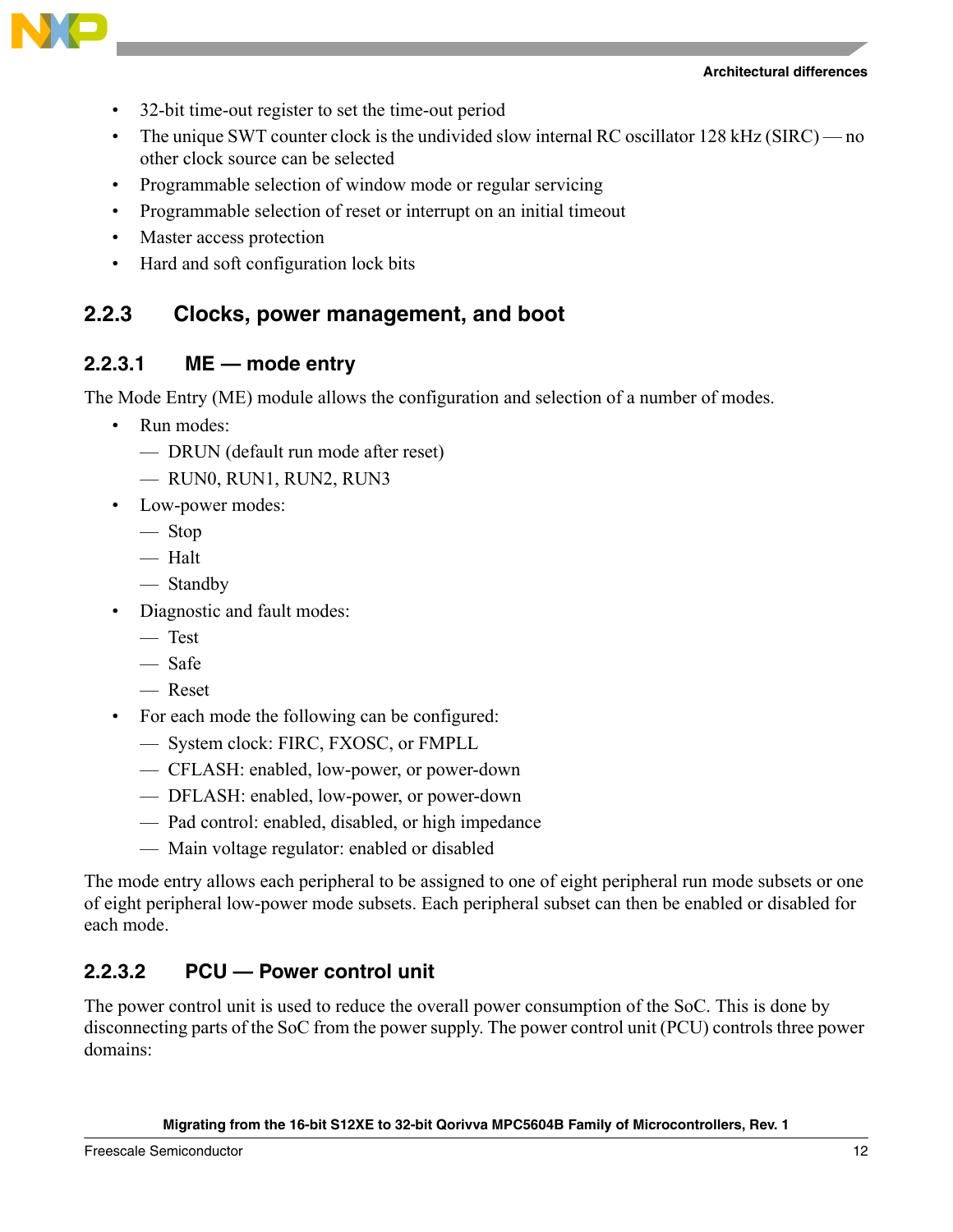



- PD0: Wake up from STANDBY circuit including API/RTC, WKUP, CANSAMPLER, RGM, PCU, ULPREG, FIRC, SIRC, and 8K RAM
- PD1: All other circuitry, excluding 24K RAM
- PD2: 24K RAM

The state of the power domains depends on the current mode:

- PD0: on for all modes
- PD1: on for all modes on except STANDBY
- PD2: user-defined, can be on or off for all modes

## **2.2.3.3 RGM — Reset Generation Module**

The reset generation module (RGM) manages destructive and functional reset sources. The RGM can also control selection of alternate boot via the backup RAM on standby mode exit.

- Destructive reset sources:
	- Power-on reset
	- $-1.2$  V low-voltage detected (power domain #0)
	- $-1.2$  V low-voltage detected (power domain #1)
	- Software watchdog timer
	- 2.7 V low-voltage detected
- Functional reset sources:
	- External reset
	- JTAG-initiated reset
	- Core reset
	- Software reset
	- Checkstop reset
	- FMPLL fail
	- FXOSC frequency lower than reference
	- CMU clock frequency higher/lower than reference
	- 4.5 V low-voltage detected
	- Code or data flash fatal error

Some functional reset sources can be disabled so that either SAFE mode is entered or an RGM interrupt is generated.

Some functional reset sources can be shortened to reduce start-up time.

## **2.2.3.4 FMPLL — Frequency Modulated Phase Lock Loop**

The FMPLL has the following features:

- Input clock frequency 4–16 MHz
- Voltage controlled oscillator (VCO) range 256–512 MHz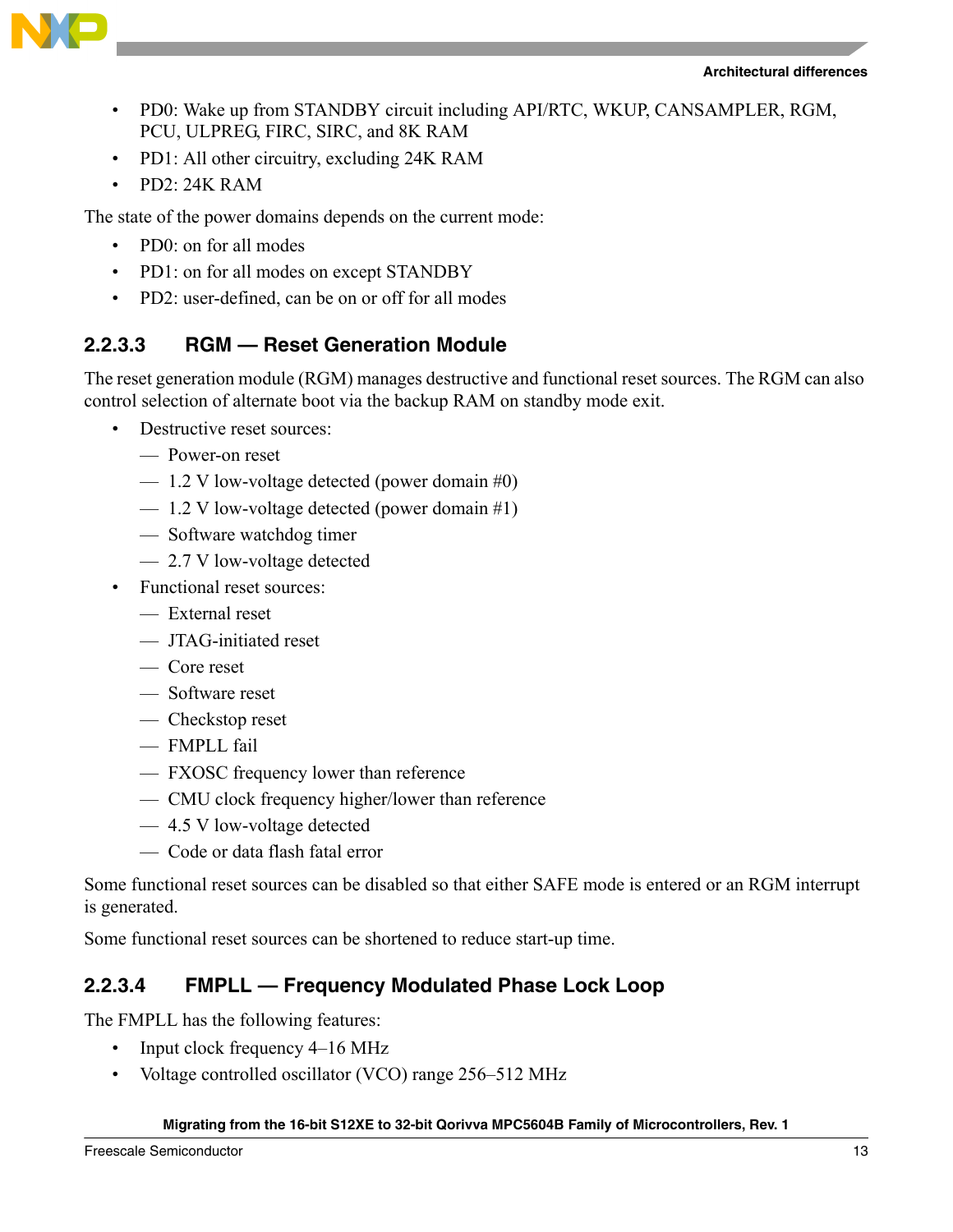



- Reduced frequency divider (RFD) for reduced frequency operation without forcing the FMPLL to re-lock frequency-modulated FMPLL
	- Modulation enabled/disabled through software
	- Triangle wave modulation
- Programmable modulation depth
	- $\equiv$  ±0.25% to ±4% deviation from center spread frequency
	- $-$  0.5% to  $+8\%$  deviation from down spread frequency
	- Programmable modulation frequency dependent on reference frequency
- Self-clocked mode (SCM) operation
- Five available modes:
	- Normal
	- Progressive clock switching
	- Normal with SSCG
	- Power-down
	- 1:1 mode

## **2.2.3.5 CMU — Clock Monitor Unit**

The Clock Monitor Unit (CMU) serves two purposes:

- 1. To supervise the integrity of the FXOSC and FMPLL. If the FMPLL leaves an upper or lower frequency boundary or the FXOSC fails, the CMU can detect and forward these events towards the ME and RGM. Under these conditions a number of options are available: reset the device, SAFE mode entry where the system clock defaults to FIRC, or generate an interrupt.
- 2. The CMU provides a frequency meter, which allows measurement of the frequency of one clock source versus a reference clock. This is useful for allowing the calibration of the FIRC as well as being able to calculate the time deviation of a counter which is clocked by the FIRC.

## **2.2.3.6 BAM — Boot Assist Module**

The Boot Assist Module (BAM) is a block of read-only memory containing VLE code which is executed according to the boot mode of the device.

The BAM allows the ability to download code into internal SRAM through the following serial communication interfaces and execute it afterwards:

- FlexCAN
- LINFlex

## **2.2.3.7 ECSM**

The Error Correction Status Module (ECSM) provides a myriad of miscellaneous control functions for the device, including:

• Program-visible information about configuration and revision levels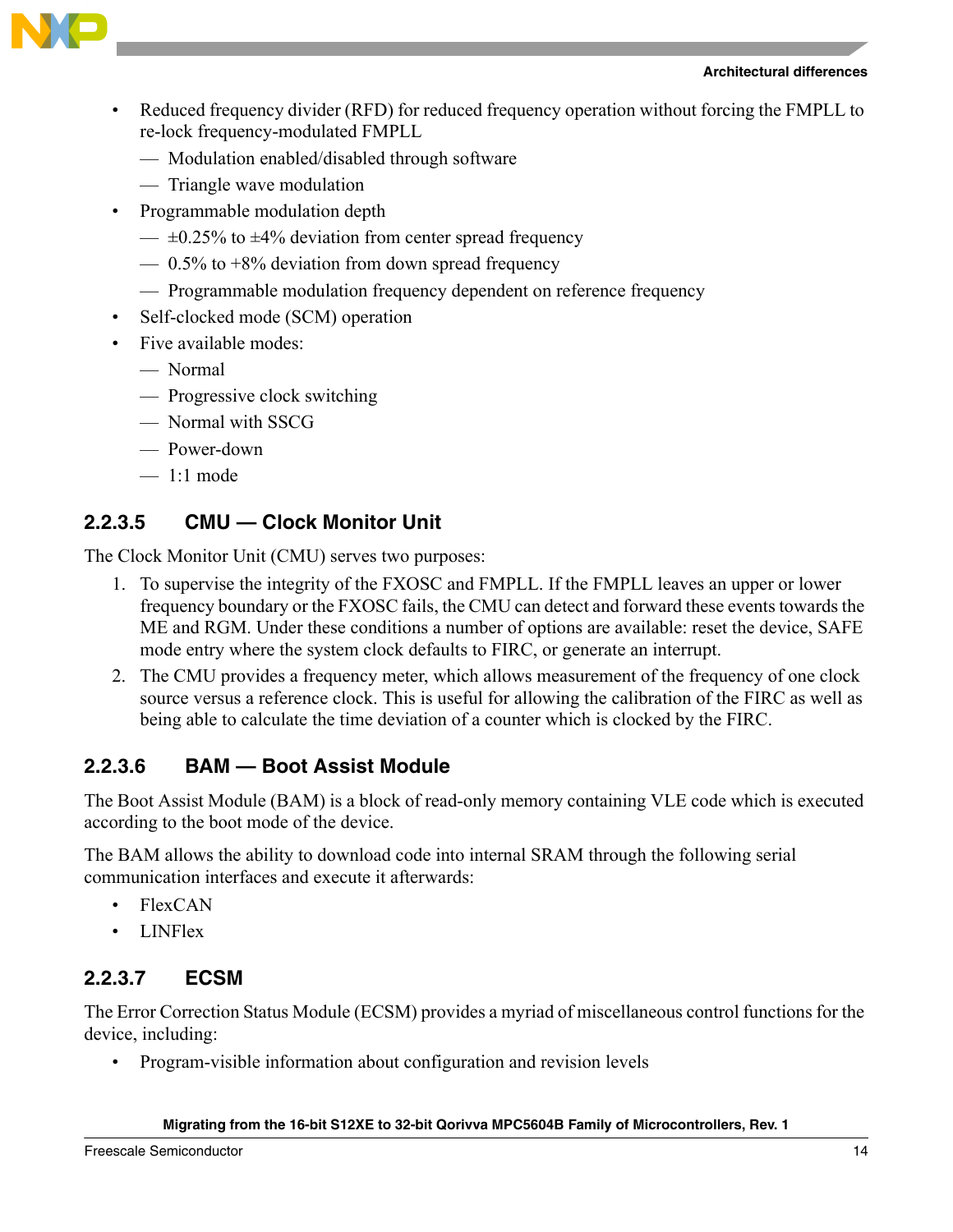**Architectural differences**



- A reset status register
- Wakeup control for exiting sleep modes
- Optional features such as information on memory errors reported by error-correcting codes

## **2.2.3.8 SSCM**

The System Status and Configuration Module (SSCM) contains information about the current state and configuration of the system that may be useful for configuring application software and for debugging the system.

The SSCM includes these features:

- System configuration and status
	- Memory sizes/status
	- Device mode and security status
	- Determining the boot vector
	- Search code flash for bootable sector
- Device identification information (MCU ID registers)
- Debug status port enable and select
- Bus and peripheral abort enable/disable

## **2.2.3.9 WKUP — Wake-up Unit**

The Wakeup Unit (WKUP) provides a means to wake the MCU from low-power modes and control non-maskable interrupt (NMI).

The WKUP supports the following features:

- Non-maskable interrupt support with:
	- One NMI source with bypassable glitch filter
	- Independent interrupt destination: non-maskable interrupt, critical interrupt, or machine check request
	- Edge detection
- External wakeup/interrupt support with:
	- Three system interrupt vectors for up to eighteen interrupt sources
	- Analog glitch filter for each wakeup line
	- Independent interrupt mask
	- Edge detection
	- Configurable system wakeup triggering from all interrupt sources
	- Configurable pullup
- On-chip wakeup support from API and RTC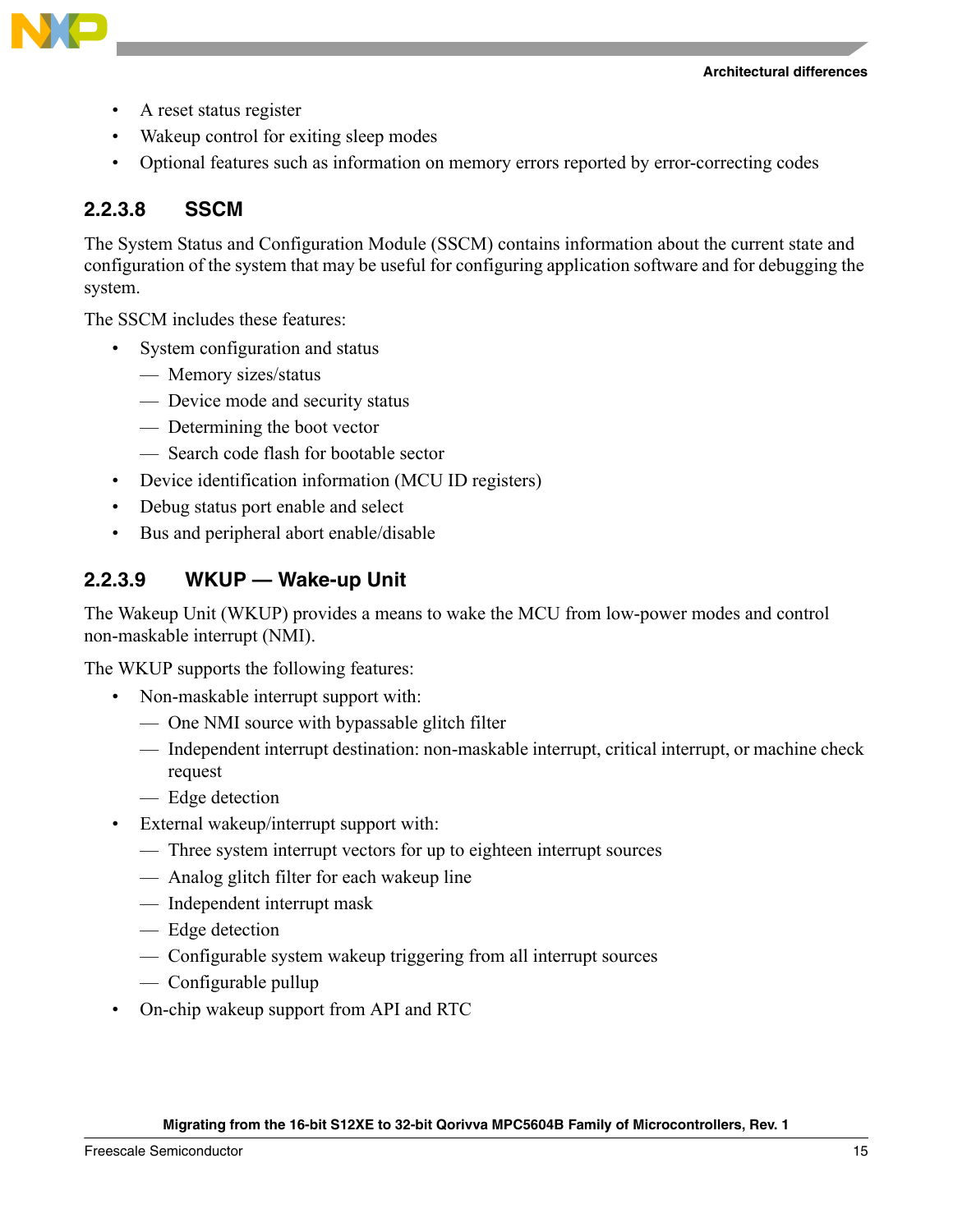**Architectural differences**



## **2.2.4 Communication**

## **2.2.4.1 DSPI**

The Deserial Serial Peripheral Interface (DSPI) provides a synchronous serial bus for communication between the MCU and an external peripheral device.

The DSPI supports these SPI features:

- Full-duplex, three-wire synchronous transfers
- Master and slave mode
- Buffered transmit and receive operation using the Tx and Rx FIFOs, with depths of four entries
- Visibility into Tx and Rx FIFOs for ease of debugging
- FIFO bypass mode for low-latency updates to SPI queues
- Programmable transfer attributes on a per-frame basis
	- Six clock and transfer attribute registers
	- Serial clock with programmable polarity and phase
	- Programmable delays
		- CS to SCK delay
		- SCK to CS delay
		- Delay between frames
	- Programmable serial frame size of four to sixteen bits, expandable with software control
	- Continuously held chip select capability
- Up to six peripheral chip selects, expandable to sixty-four with external demultiplexer
- Deglitching support for up to thirty-two peripheral chip selects with external demultiplexer
- Two DMA conditions for SPI queues residing in RAM or flash:
	- Tx FIFO is not full (TFFF)
	- Rx FIFO is not empty (RFDF)
- Six interrupt conditions:
	- End of queue reached (EOQF)
	- Tx FIFO is not full (TFFF)
	- Transfer of current frame complete (TCF)
	- Rx FIFO is not empty (RFDF)
	- FIFO overrun (attempt to transmit with an empty Tx FIFO or serial frame received while Rx FIFO is full)
		- RFOF
		- TFUF
- Modified SPI transfer formats for communication with slower peripheral devices
- Supports all functional modes from QSPI sub-block of QSMCM (MPC500 family)
- Continuous serial communications clock (SCK)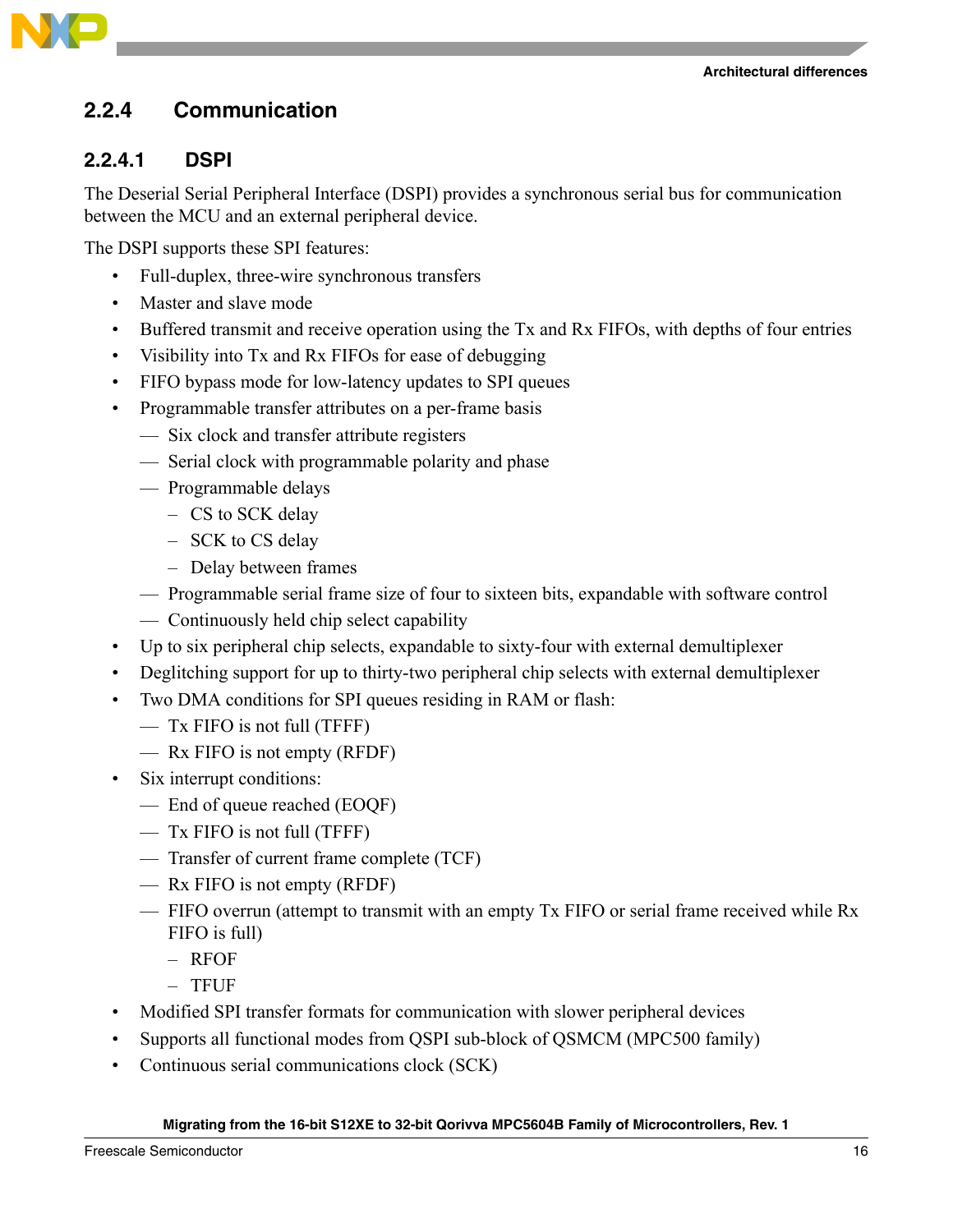

## **2.2.4.2 FlexCAN**

The FlexCAN module is a communication controller implementing the CAN protocol according to the CAN 2.0B protocol specification.

The FlexCAN module includes these features:

- Full implementation of the CAN protocol specification, version 2.0B
	- Standard data and remote frames
	- Extended data and remote frames
	- 0–8 byte data length
	- Programmable bit rate up to 1 Mbit/s
	- Content-related addressing
- Flexible message buffers (up to sixty-four) of 0–8 byte data length
- Each message buffer configurable as Rx or Tx, all supporting standard and extended messages
- Individual Rx Mask registers per message buffer
- Includes 1056 bytes (64 message buffers) of RAM used for message buffer storage
- Includes 256 bytes (64 message buffers) of RAM used for individual Rx Mask registers
- Full-featured Rx FIFO with storage capacity for six frames and internal pointer handling
- Powerful Rx FIFO ID filtering, capable of matching incoming IDs against either eight extended, sixteen standard or thirty-two partial (eight bits) IDs, with individual masking capability
- Selectable backwards compatibility with previous FlexCAN version
- Programmable clock source to the CAN protocol interface, either bus clock or crystal oscillator
- Unused message buffer and Rx Mask register space can be used as general purpose RAM space
- Listen-only mode capability
- Programmable loop-back mode supporting self-test operation
- Programmable transmission priority scheme: lowest ID, lowest buffer number, or highest priority
- Time stamp based on 16-bit free-running timer
- Global network time, synchronized by a specific message
- Maskable interrupts
- Not dependent on transmission medium (an external transceiver is assumed)
- Short latency time due to an arbitration scheme for high-priority messages

## **2.2.4.3 CAN sampler**

The CAN sampler peripheral is used to store the first identifier of CAN message "detected" on the CAN bus while no precise clock (crystal) is running. Typically the CANSAMPLER is used in low-power modes (STOP, HALT, or STANDBY) or in RUN mode with the crystal switched off.

# **2.2.4.4 I2C — Inter-IC communication**

The  $I<sup>2</sup>C$  module has these features: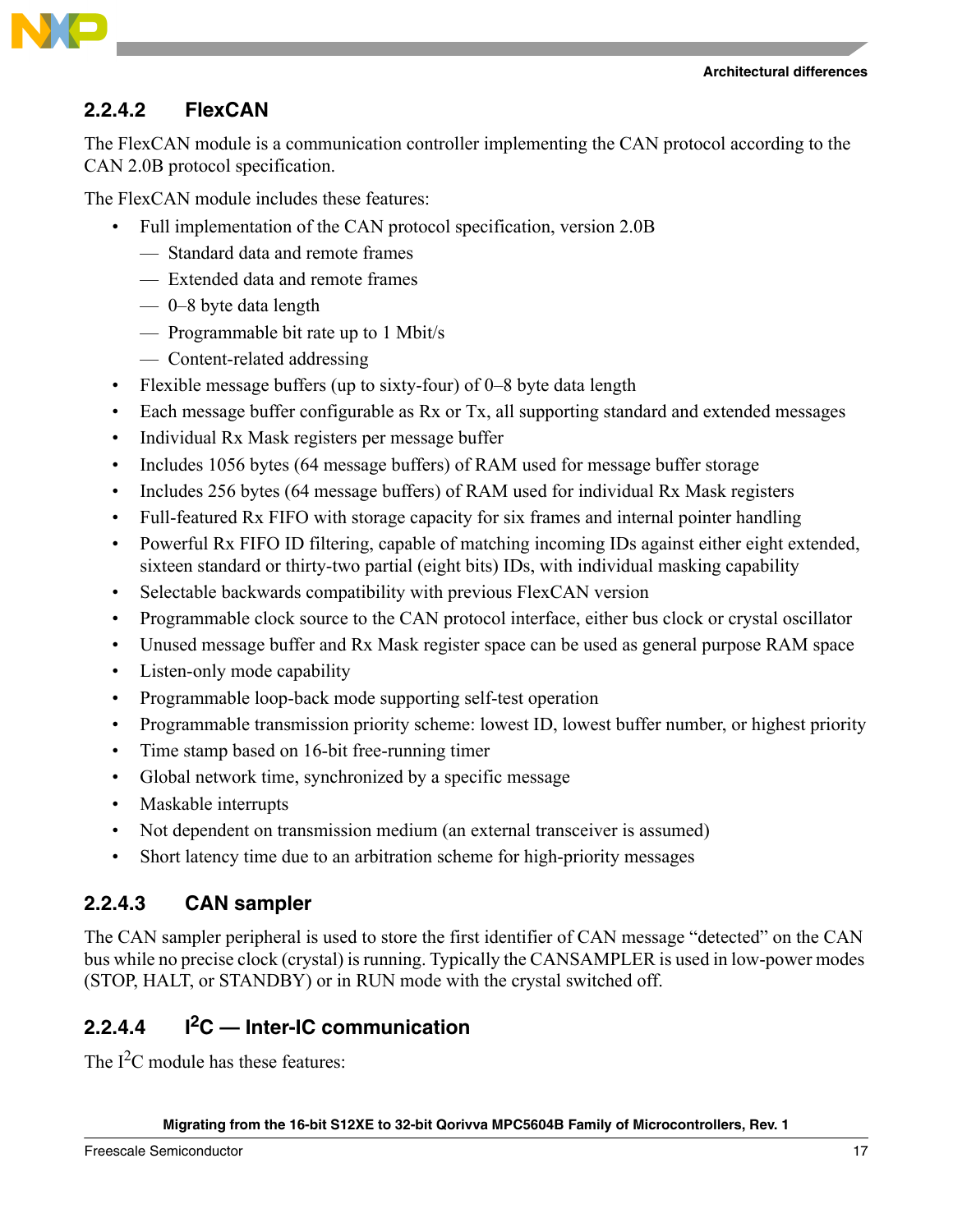



- Compatible with  $I<sup>2</sup>C$  bus standard
- Multi-master operation
- Software programmable for one of 256 different serial clock frequencies
- Software-selectable acknowledge bit
- Interrupt driven byte-by-byte data transfer
- Arbitration lost interrupt with automatic mode switching from master to slave
- Calling address identification interrupt
- Start and stop signal generation/detection
- Repeated start signal generation
- Acknowledge bit generation/detection
- Bus busy detection

### **2.2.4.5 LINFlex**

The Local Interconnect Network Flexible (LINFlex) controller interfaces the LIN network and supports LIN protocol versions 1.3; 2.0 and 2.1; and J2602 in both master and slave modes. The LINFlex also offers UART mode.

The LINFlex module has these LIN features:

- Master mode with autonomous message handling
- Classic and enhanced checksum calculation and check
- Single 8-byte buffer for transmission/reception
- Extended frame mode for in-application programming purposes
- Wakeup event on dominant bit detection
- True LIN field state machine
- Advanced LIN error detection
- Header, response, and frame timeout
- Slave mode
	- Autonomous header handling
	- Autonomous transmit/receive data handling
- LIN automatic resynchronization, allowing operation with 16 MHz fast internal RC oscillator as clock source
- 16 identifier filters for autonomous message handling in slave mode

The LINFlex module has the following UART features:

- Full duplex communication
- 8- or 9-bit with parity
- 4-byte buffer for reception, 4-byte buffer for transmission
- 8-bit counter for timeout management

Features common to both LIN mode and UART mode: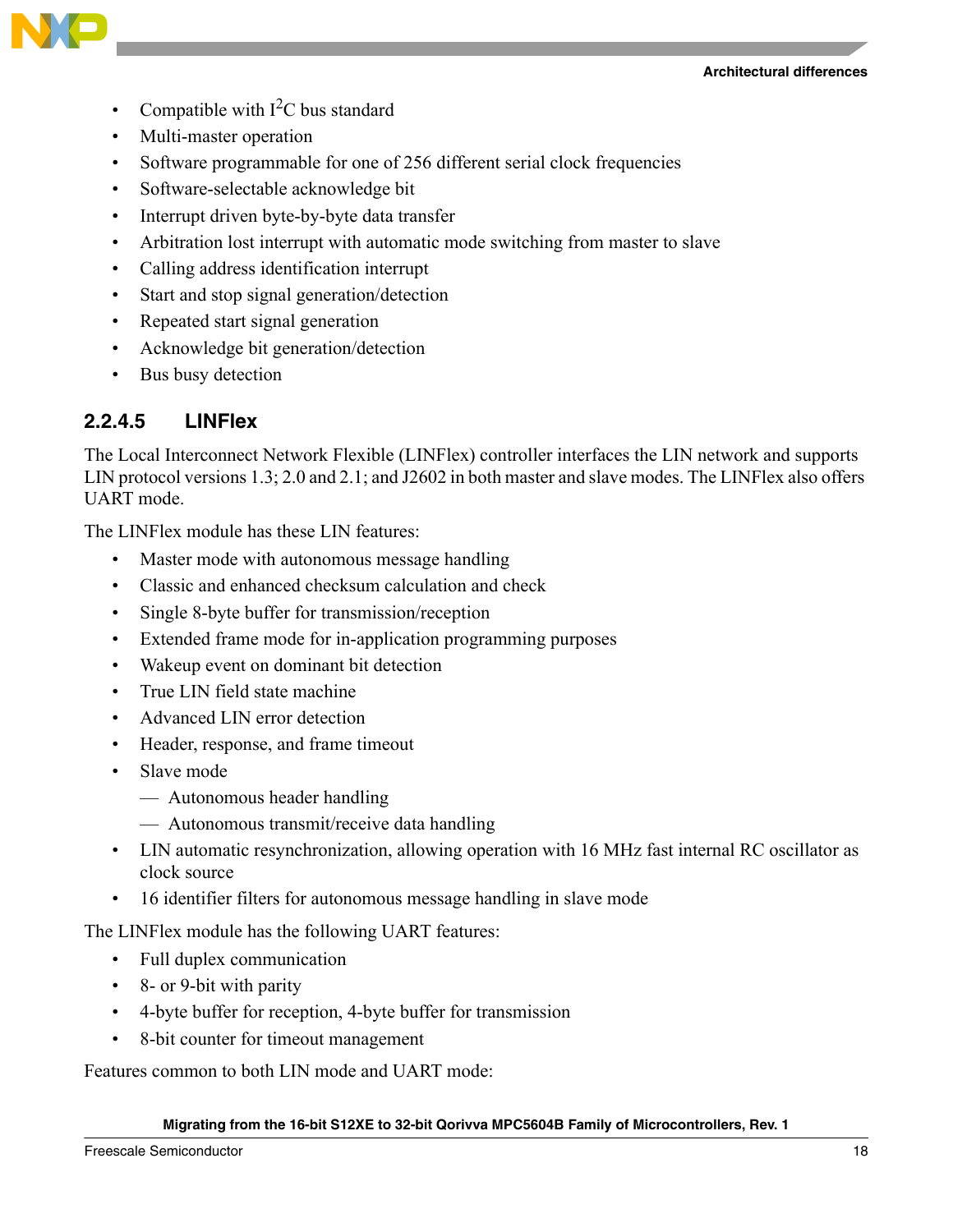

- Three operating modes for power saving and configuration registers lock:
	- Initialization
	- Normal
	- Sleep
- Two test modes:
	- Loop-back
	- Self-test
- Maskable interrupts
- Fractional baud rate generator

## **2.2.5 GPIO**

This System Integration Unit Lite (SIUL) is used for the management of the pads and their configuration. It controls the multiplexing of the alternate functions used on all pads as well as being responsible for the management of the external interrupts to the device.

The System Integration Unit Lite supports these features:

- GPIO
	- GPIO function on up to 123 I/O pins
	- Dedicated input and output registers for each GPIO pin
- External interrupts
	- Two system interrupt vectors for up to 16 interrupt sources
	- Sixteen programmable digital glitch filters
	- Independent interrupt mask
	- Edge detection
- System configuration
	- Pad configuration control
		- Open-drain
		- Slew rate control
		- Pullup
		- Pulldown

## **2.2.6 Safety features**

## **2.2.6.1 MPU — Memory Protection Unit**

The Memory Protection Unit (MPU) provides hardware access control for all memory references generated in the device. Programmable region descriptors define memory spaces and their associated access rights. The MPU monitors all system bus transactions and evaluates the validity of each transfer. Memory references that have sufficient access control rights are allowed to complete, while references that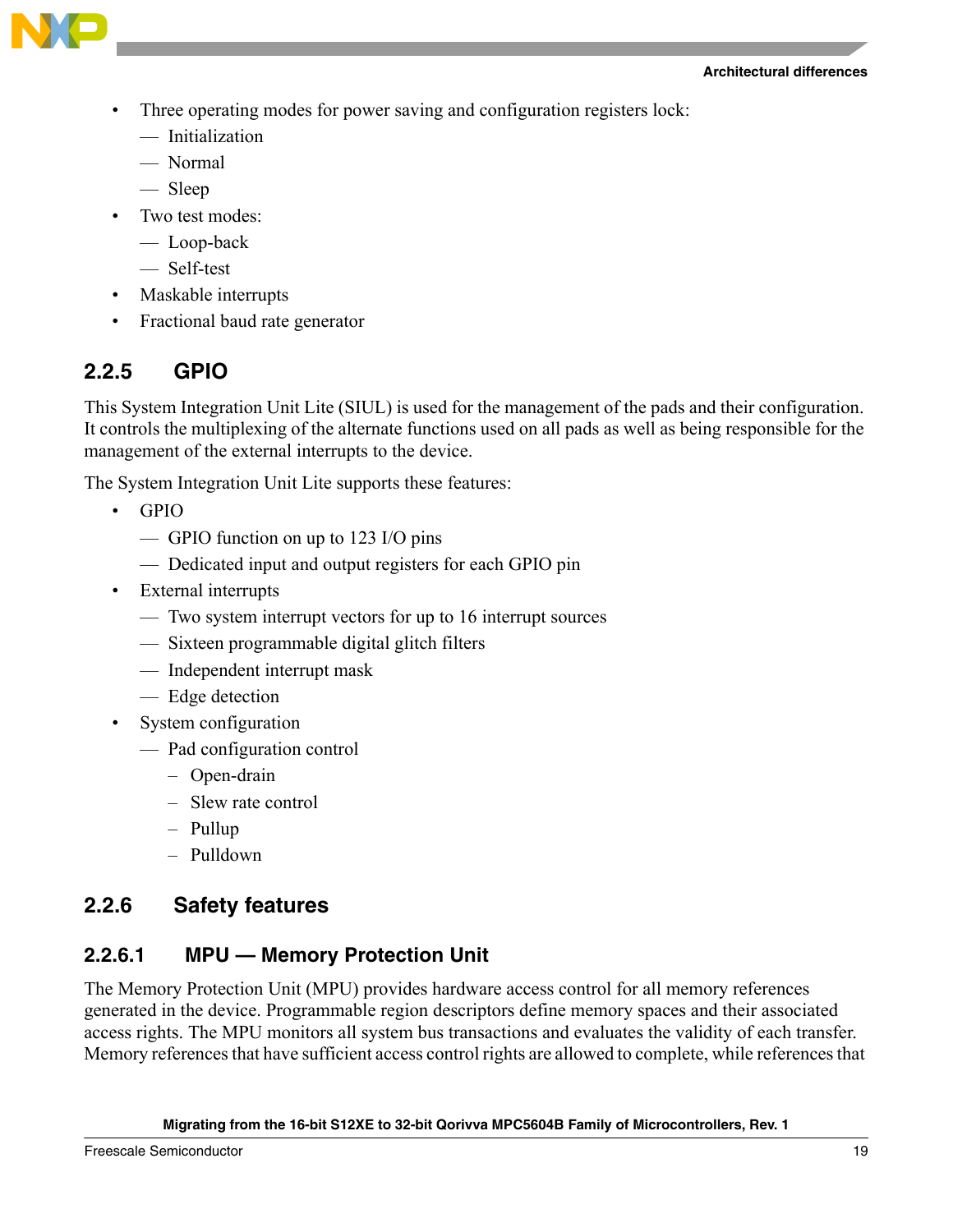

are not mapped to any region descriptor or have insufficient rights are terminated with a protection error response.

The MPU module provides these capabilities:

- Support for eight program-visible 128-bit (4-word) region descriptors
- Each region descriptor defines a modulo-32 byte space, aligned anywhere in memory — Region sizes can vary from a minimum of 32B to a maximum of 4GB
- Two types of access control permissions defined in single descriptor word
	- Processors have separate {read, write, execute} attributes for supervisor and user accesses
	- Non-processor masters have {read, write} attributes

# **2.2.6.2 Register Protection**

The Register Protection module offers a mechanism to protect defined memory-mapped address locations in a module under protection from being written. The address locations that can be protected are module-specific.

The Register Protection includes the following features:

- Restrict write accesses for the module under protection to supervisor mode only
- Lock registers for first 6 KB of memory-mapped address space
- Address mirror automatically sets corresponding lock bit
- Lock bits can be protected from changes once they are configured

# <span id="page-19-0"></span>**3 Startup flow**

S12XE does not require any special boot sequences, which are necessary on MPC5604B.

The MPC5604B boot sequence from power-on reset is shown in [Figure 5.](#page-20-1) There are two external boot configuration pins on MPC5604B (FAB and ABS) which determine whether the device boots into code located in flash or to serial boot mode, allowing code to be loaded and executed from the device RAM via either LIN or CAN.

When booting to flash, the SSCM (System Status and Configuration Module) searches the flash for a valid RCHW (Reset Configuration Half Word) from one of five possible locations. If a valid RCHW is found, execution is transferred to the flash address defined by the next 32-bit address immediately after the RCHW. If no valid RCHW is found, the SSCM places the device into static mode in order to conserve power.

When booting serially, execution is transferred to the BAM (Boot Assist Module) which reads the latched value of the ABS pin to determine whether LIN or CAN boot will be attempted. If a serial boot should fail, for example due to an incorrect serial password, then the MCU is placed into static mode after a pre-determined delay.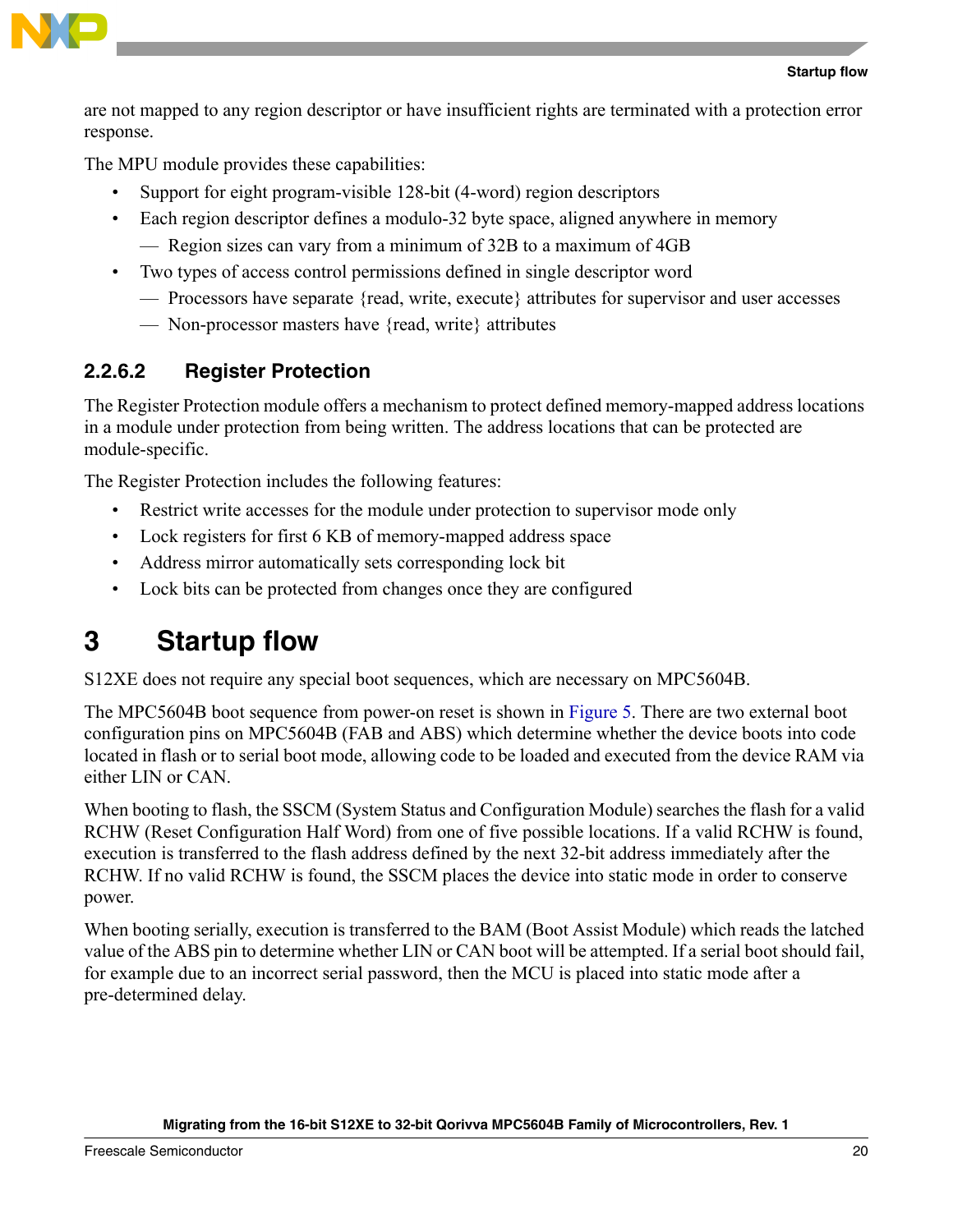

**START (POR)** 

**0**





**Figure 5. MPC5604B startup routine**

# <span id="page-20-1"></span><span id="page-20-0"></span>**4 Debug**

The MPC5604B family uses a different development environment approach than the S12X but the features provided are similar. Many of the same vendors provide support for the two families and so the working environment in many cases appears identical. There are different standards for the connection of debuggers and for the debuggers themselves and so these are required changes. The tools available for the MPC5604B family are compatible with any MPC56xx and MPC55xx devices.

The debug facility is summarized in [Table 3](#page-20-2). However, although the interface is different, there are common features.

**Table 3. Debugging information S12XE vs. MPC5604B**

<span id="page-20-2"></span>

| <b>Function</b>  | S <sub>12</sub> XE          | <b>MPC5604B</b>                      |
|------------------|-----------------------------|--------------------------------------|
| Debug interface  | Background debug mode (BDM) | $Nexus2+'/JTAG$                      |
| Trace capability | On-chip Debug Module (DBG)  | <b>External Nexus probe required</b> |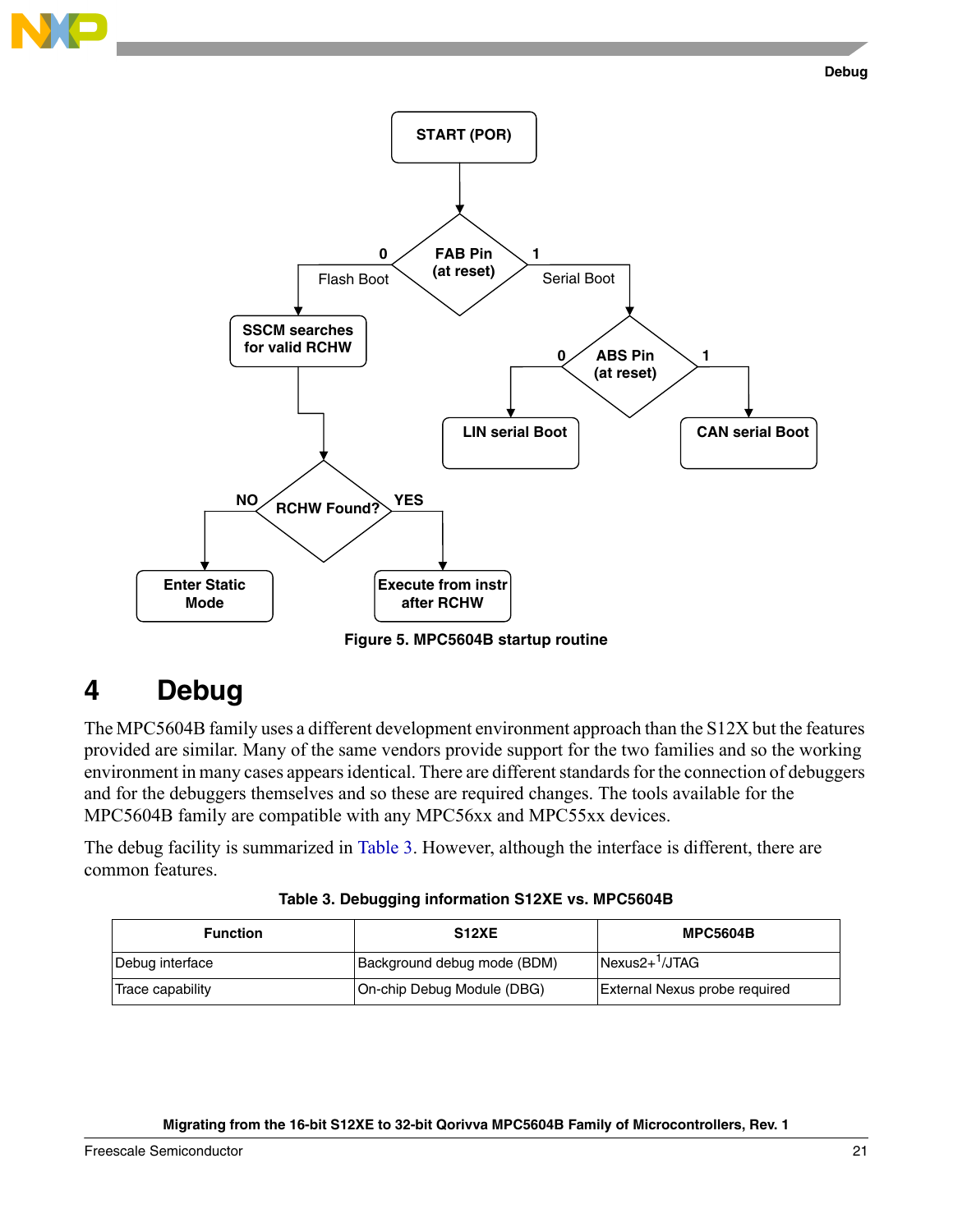

#### **Table 3. Debugging information S12XE vs. MPC5604B (continued)**

| <b>Function</b>       | <b>S12XE</b>                                                  | <b>MPC5604B</b>                   |
|-----------------------|---------------------------------------------------------------|-----------------------------------|
| Trace debug size      | 512-byte trace buffer                                         | Tool-dependent                    |
| Low-power mode debug  | No                                                            | Yes                               |
| Dedicated debug pins  | One (BDM interface is six pins)                               | JTAG (6) / Next <sup>1</sup> (14) |
| Secure mode operation | Limited flash access/mass erase only   Flash access prevented |                                   |

<span id="page-21-1"></span> $\overline{1}$  Only available in 208 BGA package.



**Figure 6. S12XE and MPC5604B debug pins**

S12XE uses a single wire interface, the BKGD pin, to communicate both hardware and software commands in the debugging environment, which can be entered from reset or user code. MPC5604B contains the industry standard Nexus 2+ debug interface which is physically different from the BDM as it has 14-pin JTAG for static debug and 38-pin MICTOR connector for trace.

## <span id="page-21-0"></span>**4.1 Debug trace**

S12XE has four address and two data breakpoints, and performing a trace is done on the on-chip debug module (DBG). The debug module provides:

- On-chip trace buffer with flexible triggering
- Non-intrusive debugging of application software
- Debugging of both CPU12X and XGATE cores
- Start, mid-, and end-point triggering options based on four comparators
- Tracing disabled when device is secured
- Options for change of flow, to capturing everything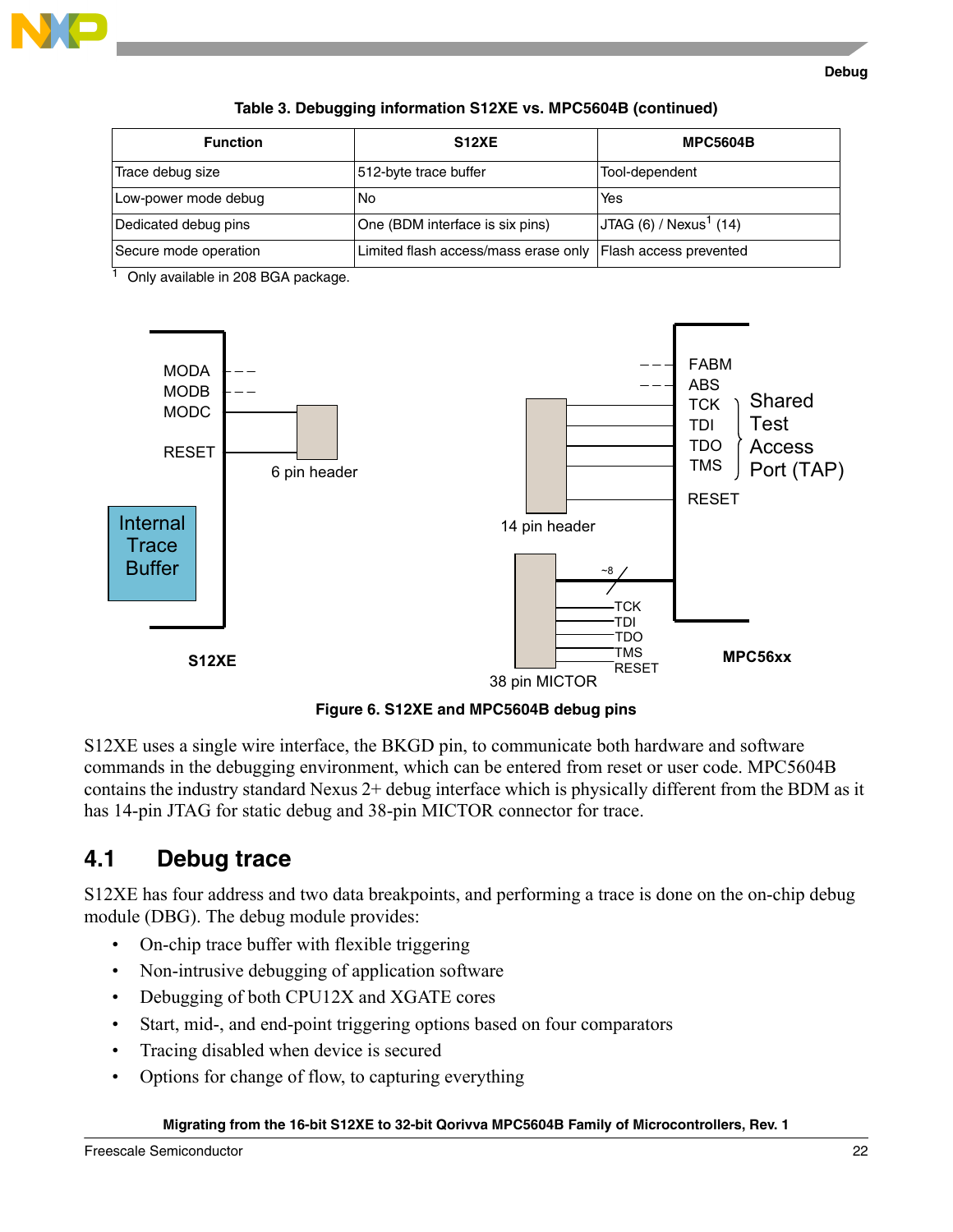

• 512-byte (64-line by 64-bit) trace buffer, accessible in a 16-bit window in RAM

After each complete 64-bit trace buffer line is read, an internal pointer to RAM is incremented so that the next read will receive fresh information. The trace information is retrieved via the BDM single wire connection from user software or from application software.

MPC5604B does not have an on-chip trace function. Instead it uses a debug engine which captures trace information and sends it to an external debugger. On the MPC5604B this is limited to a program trace where triggers can be set to start and stop the trace based on user configurable options. The resultant trace information is captured and analyzed by use of an external debug tool.

# <span id="page-22-0"></span>**5 Interrupt table**

<span id="page-22-1"></span>The S12X device provides a single interrupt and reset table that contains all of the interrupt and reset vectors. The highest priority vectors are assigned to power-on or error condition resets. Next are the pseudo non-maskable (XIRQ) and external interrupt (IRQ) vectors, and finally the interrupts that belong to the on-chip peripherals — see [Table 4.](#page-22-1)

| <b>Vector</b>    | Interrupt/Reset           |
|------------------|---------------------------|
| 0xFFFE           | <b>POR</b>                |
| 0xFFFE           | <b>LVR</b>                |
| 0xFFFE           | External                  |
| 0xFFFE           | Illegal address           |
| 0xFFFC           | Clock monitor reset       |
| 0xFFFA           | COP                       |
| 0xF8             | Unimplemented instruction |
| 0xF6             | SWI                       |
| 0xF4             | <b>XIRQ</b>               |
| 0xF2             | <b>IRQ</b>                |
| 0xF <sub>0</sub> | RTI                       |
| 0xEE             | ECT <sub>0</sub>          |
| 0xEC             | ECT1                      |
|                  |                           |
|                  |                           |
| 0x14             | <b>MPU</b>                |
| 0x12             | <b>SYS</b>                |
| 0x10             | Spurious Interrupt        |

|  | Table 4. S12XE interrupt table |  |
|--|--------------------------------|--|
|  |                                |  |

Although this table appears to consist of a single group of vectors, the architecture actually implements the behavior as two separate tables. The upper part of [Table 4](#page-22-1) consists of the resets and interrupts that are part of the CPU architecture itself. The lower part of the table consists of the peripheral interrupt vectors that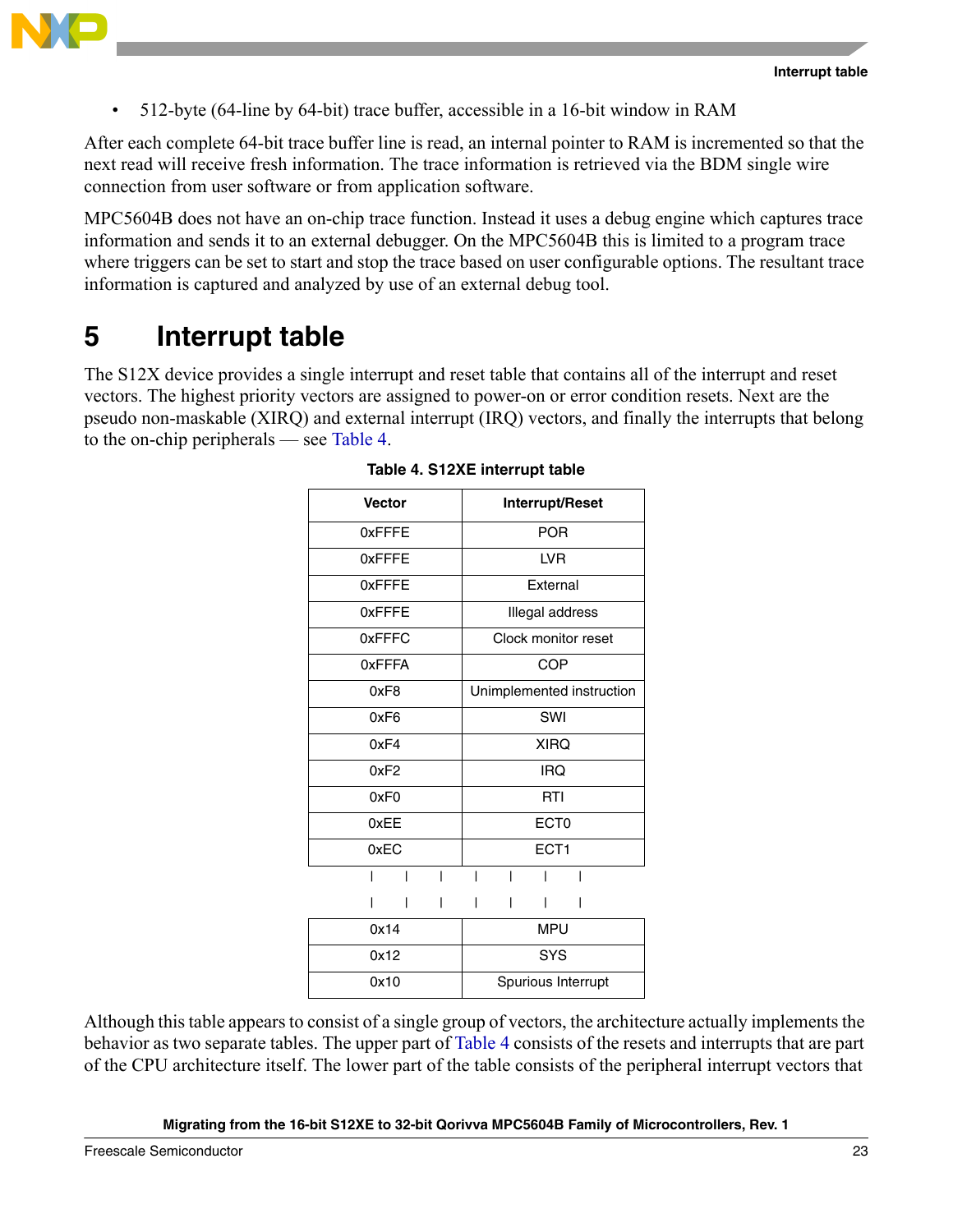



share the CPU's IRQ function. These all require the IRQ to be enabled (CPU I-bit set) and if multiple peripherals cause an interrupt they have to be prioritized by the interrupt controller such that only one can trigger the IRQ. The S12X simplifies the system for users by automatically assigning the correct interrupt vector for the source of the IRQ, so fetching a peripheral interrupt is as seamless as fetching any of the true CPU hardware interrupts.



### **Table 5. True S12X interrupt architecture**

The MPC5604B family implements an interrupt mechanism that is very similar to that described above. There are dedicated hardware vectors that are used to detect CPU reset or error conditions and a general purpose "external interrupt" which provides the ability for peripherals to cause an interrupt. Like the S12X IRQ, this interrupt must be enabled before any peripheral interrupt can be taken, and the interrupt controller manages the priority when multiple requests occur. Also as with the S12X, there is a dedicated opcode to enable and disable this interrupt: wrteei 1 (or 0) on MPC5604B in place of CLI (or SEI) on the S12X.

The two main differences between the CPU interrupt tables are:

- On the MPC5604B the two interrupt tables appear more explicitly separate rather than integrated into a single list, and the interrupts from the two tables are handled in a slightly different way.
- The vector tables do not contain a vector that points to an interrupt handler. Instead the table allocates enough space to allow a branch to the vector address, and this branch is used to call the interrupt handler. The CPU interrupt table allocates sixteen bytes to each vector while the peripheral interrupt table allocates four bytes.

For the MPC5604B processors the CPU interrupt table is placed at an address in memory defined by the IVPR CPU register. The peripheral interrupt table is placed at a fixed offset of 0x0800 from the IVPR.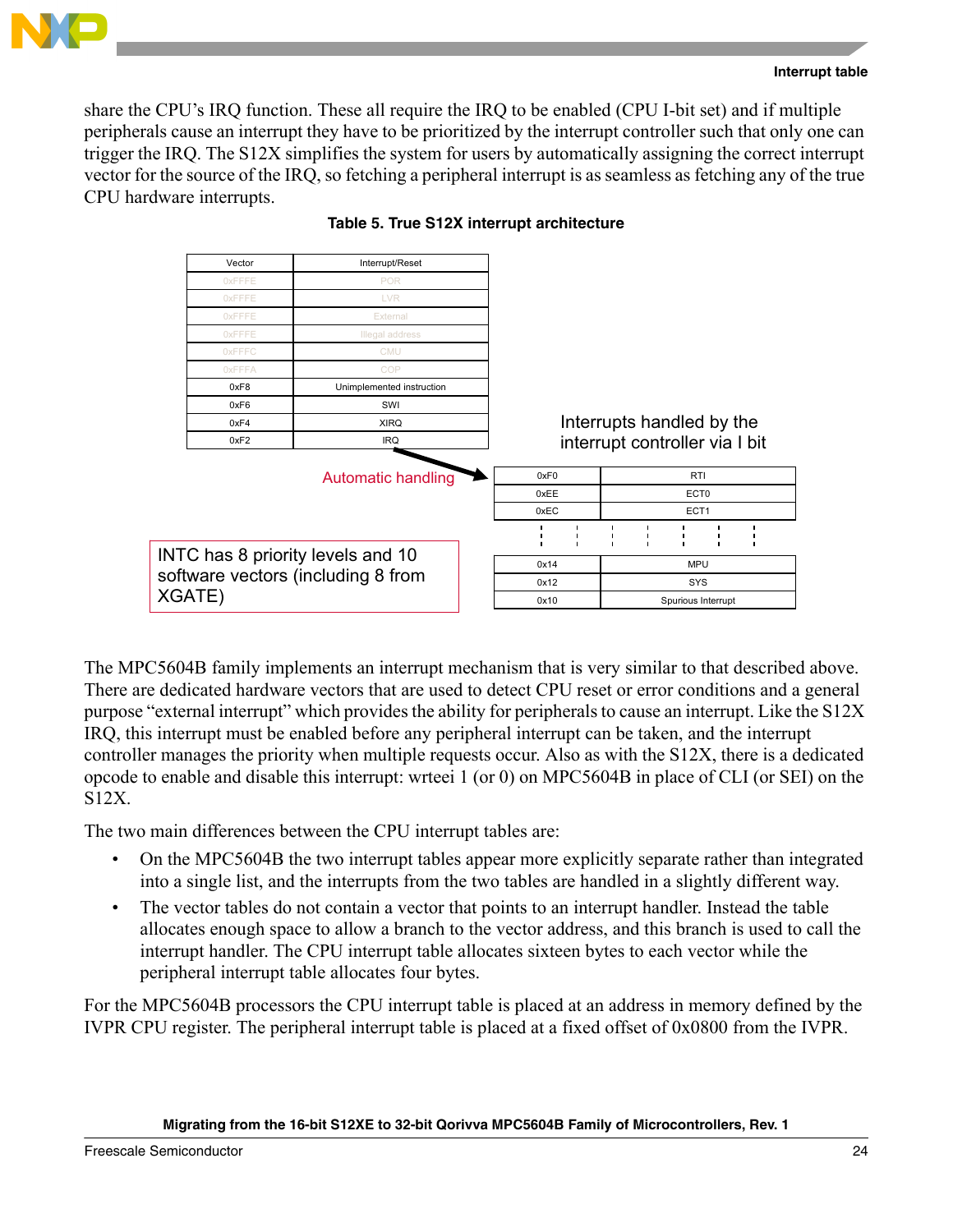



The MPC5604B CPU interrupt table contains several more entries than the S12X, as would be expected for a more complex processor. Each vector is given a number and labelled IVORn (for Interrupt VectOR n). Note that IVOR4 is the equivalent of the S12X IRQ function.

| IRQ #          | <b>Offset</b>                       | Size (byte)    | Interrupt                       | <b>Module</b>  |
|----------------|-------------------------------------|----------------|---------------------------------|----------------|
|                | Section A (Core Section)            |                |                                 |                |
|                | 0x0000                              | 16             | <b>Critical Input</b>           | Core           |
|                | 0x0010                              | 16             | Machine Check/NMI               | Core           |
|                | 0x0020                              | 16             | Data Storage                    | Core           |
|                | Section B (On Platform Peripherals) |                |                                 |                |
| $\overline{0}$ | 0x0800                              | 4              | Software Configurable<br>flag 0 | Software       |
| $\mathbf{1}$   | 0x0804                              | 4              | Software Configurable<br>flag 1 | Software       |
| Section C      |                                     |                |                                 |                |
| 38             | 0x0898                              | 4              | <b>RTC</b>                      | <b>RTC/API</b> |
| 39             | 0x089C                              | 4              | <b>API</b>                      | <b>RTC/API</b> |
|                | Section D (Device Specific Vectors) |                |                                 |                |
| 157            | 0x0A74                              | $\overline{4}$ | EMIOS_GFR[F0,F1]                | eMIOS1         |
| 158            | 0x0A78                              | 4              | EMIOS_GFR[F2,F3]                | eMIOS1         |

|  | Table 6. Extracts of MPC5604B IVOR |  |  |  |
|--|------------------------------------|--|--|--|
|--|------------------------------------|--|--|--|

The MPC5604B peripheral interrupt table behaves in a similar fashion, with each interrupt being allocated a given offset that allows a branch to the appropriate interrupt handler to be implemented.

## <span id="page-24-0"></span>**5.1 Handling interrupts**

As already described, the interrupt vector on the MPC5604B does not consist of a vector containing the address of the interrupt handler like the S12X. Instead it contains a branch instruction with the destination address being that of the interrupt handler.

Another major difference between the S12X and the MPC5604B is that the MPC5604B does not stack the CPU context when an interrupt occurs. This means that when handling an interrupt on the MPC5604B, it is usual to stack the CPU context in a small piece of code called the "prolog," then call the interrupt service routine and finally restore the CPU context in an "epilog" routine before returning from the interrupt. In most cases a standard prolog and epilog can be used for all interrupt sources. Functional examples are provided by Freescale as part of the example application projects.

When handling CPU interrupts it may be necessary to clear certain CPU status flags, depending on the IVOR that occurred.

When handling peripheral interrupts there are further options and choices. All peripheral interrupts are passed to the interrupt controller that determines the priority of the interrupt and checks that against the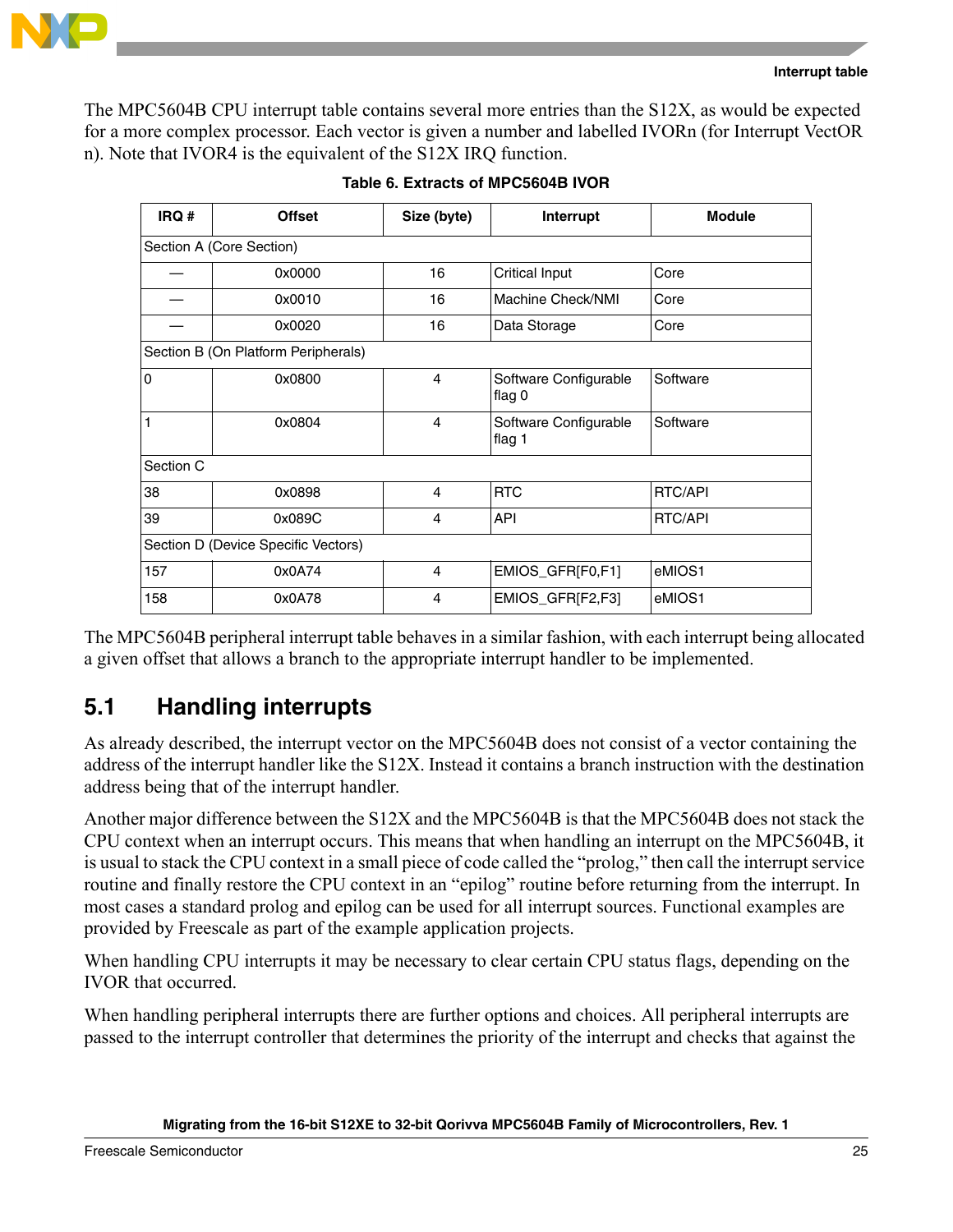

current interrupt priority level. If an interrupt is to be generated then this is passed to the CPU via the IVOR4 vector.

The Interrupt Controller provides a choice of two handling modes for peripheral interrupts:

- Hardware mode, in which the CPU automatically executes the handler code at the peripheral interrupt vector
- Software mode, in which the CPU automatically executes the handler code at the IVOR4 interrupt vector (in this case the interrupt controller IACKR contains the address of the peripheral interrupt vector and the handler should cause a jump to that address)

The two modes offer distinct performance and code size benefits. In hardware mode the interrupt handler begins to execute almost immediately after the interrupt is recognized. However, in this case each handler must contain a dedicated prolog and epilog that increases the program code size. In software mode the interrupt handler must first identify the source of the interrupt, causing a delay before the handler can begin to execute. However, in this case a single epilog and prolog can be shared among all interrupt vectors, thus saving program code size. The best choice will depend on the features of the application, including the number of active peripheral interrupts and the nature of the interrupt handlers themselves.

It is necessary to notify the interrupt controller when the handler has completed by writing to the EOIR register. The HVEN bit in the Interrupt Controller register controls hardware vector or software vector mode.

# <span id="page-25-0"></span>**6 NVM memory**

Although these devices have been manufactured from different technologies and operate in a different manner, similarities exist between the two. The S12X flash technology module contains program flash (P-flash), intended primarily for non-volatile code storage, and data flash (D-flash), which is used for non-volatile data storage or non-volatile storage to support emulated EEPROM, or a combination of both. The flash module on the MPC5604B (C90 LC 90 nm flash technology) also contains two flash arrays, known as code flash (C-flash) and data-flash (D-flash) which have the same functionality as P-flash and D-flash respectively on the S12X. The programmed and erased states for both technologies are the same: an erased bit reads one and a programmed bit reads zero.

The user should remember that the term 'word' refers to the number of bits that the CPU can handle at a time. So a word on S12X will be sixteen bits and on MPC5604B will be thirty-two bits. The S12X flash module may be read as bytes, aligned words (two bytes with even address), or misaligned words (two bytes with odd address). The read access time is one bus cycle for bytes and aligned words, and two bus cycles for misaligned words. P-flash can be programmed up to one phrase (an aligned group of four 16-bit words) in each P-flash block simultaneously, and D-flash can be programmed up to four words in a burst sequence.

The MPC5604B flash module is addressable by 32-bit word or double word (64 bits) for program, and page (128 bits) for read. Reads to the flash always return 128 bits, although read-page buffering may be done in the platform BIU. The address for each word retrieved within a page differs from the other addresses in the page only by address bits (3:2).

Both technologies rely on a controller to perform the flash operations. On S12X the memory map controller (MMC) is used to launch the various flash commands within a required sequence. The MMC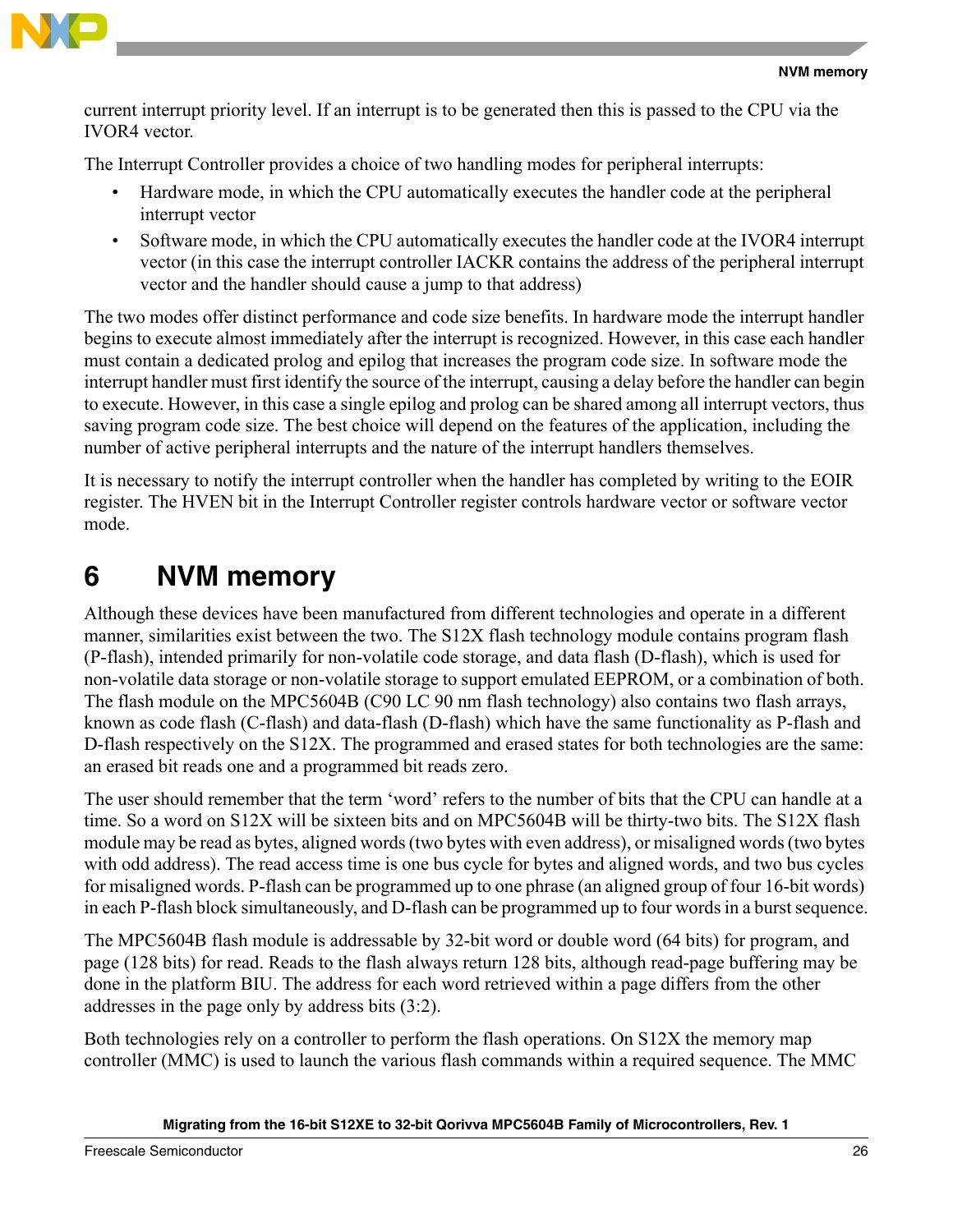

controls the paging capability to support the 8 MB global memory space and provide bus arbitration via 23-bit address load/store instructions. The user is required to update the flash common command object register (FCCOB) parameter fields and monitor FCCOB for results — the loading of the MMC is automatically completed.

On MPC5604B the platform flash controller is the interface between the crossbar switch and flash banks. It supports a 32-bit data bus at the AHB port and provides 128-bit read data interfaces to the C-flash and D-flash. The line buffers can be configured for instruction/data, so with careful planning this can mitigate against crossbar stalls because the core has separate masters for instruction and data fetch.



**Figure 7. MPC5604B flash block diagram**

Embedded within the memory interface is a hardware algorithm to program and erase the flash banks, known as the flash program/erase controller (FPEC). All the flash modify operations, such as program/erase/integrity check, are handled by the FPEC, through the flash user registers interface.

The sequences to perform a flash modify operation are via the following steps:

- 1. The first instruction selects the desired flash operation (equivalent to a flash command).
- 2. Define the operands, address, and data information.
- 3. Set EHV in MCR or AIE in UT0 to begin the flash operation.

It is not possible to modify the operands until the MCR.DONE (or UT0.AID) is set. These flash modify operations are completed when:

- MCR.DONE is set.
- Check MCR.PEG bit.
- Switch off FPEC by resetting MCR.EHV.
- De-select current flash operation by clearing MCR.PGM/ERS.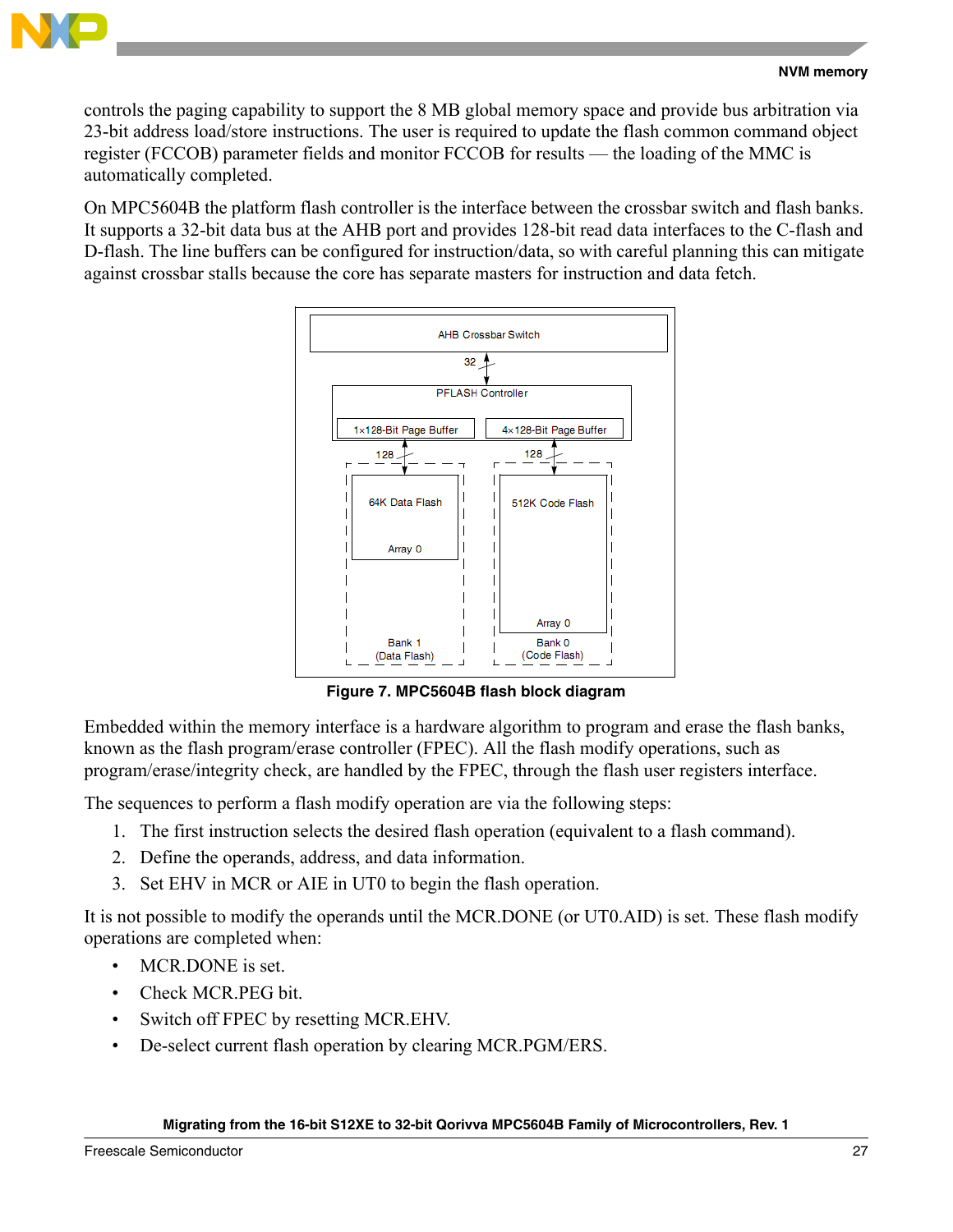

It should be noted that on both S12X and MPC5604B flash, it is not possible to access the same sector if a flash operation is occurring in this sector.

The following table summarizes and compares properties of each of the flash technologies:

| <b>S12X</b>                         | <b>MPC5604B</b>              |
|-------------------------------------|------------------------------|
| <b>MMC</b>                          | Platform flash controller    |
| P-Flash                             | C-Flash                      |
| D-Flash                             | D-Flash                      |
| <b>ECC</b>                          | <b>ECC</b>                   |
| Flash command operations            | Flash modify operations/FPEC |
| Protection registers (FPROT/DFPROT) | Protection registers (PFAPR) |
| Programmed bit - logic low          | Programmed bit - logic low   |
| Erased bit - logic high             | Erased bit - logic high      |

**Table 7. Comparison of S12X vs. MPC5604B flash**

# <span id="page-27-0"></span>**6.1 Error correction coding (ECC)**

Both technologies are implemented with error correction codes (ECC) on their P-flash (C-flash) and D-flash memories which can resolve single bit faults and detect double bit faults. Program and erase protection are available on both memory technologies. On S12X the flash sectors for P-flash and D-flash are implemented via the FPROT and DFPROT registers. Within these registers it is possible to define regions of flash to protect, and access violation flags in the FSTAT register are used to identify whether any alteration of the protected regions has occurred. Similarly, on MPC5604B the platform flash controller provides programmable access protection for both read and write cycles from the master via the PFAPR register. Detection of a protection violation results in an error response from the platform flash controller on the AHB transfer.

# <span id="page-27-1"></span>**6.2 Emulated EEPROM**

Emulated EEPROM (EEE) is defined as a method to emulate the small sector size features and endurance characteristics associated with an EEPROM.

The primary difference between S12XE and MPC5604B with respect to EEPROM emulation is that on the S12XE family it is implemented in hardware, whereas on the MPC5604B it is implemented via software drivers (available from Freescale).

The S12XE family emulates EEPROM using up to a 4K buffer RAM and part, or all, of the D-flash. The buffer RAM acts as the volatile memory space for EEEPROM, where the D-flash space is used as the non-volatile memory space. The user must take care to configure the flash module memory controller and use the provided commands to configure module resources for emulated EEPROM operation.

On the MPC5604B, software drivers are used to control a portion of the on-chip D-flash which can optionally be assigned to EEEPROM. These software drivers are provided free by Freescale. See [Section 9, "Reference material](#page-36-0)," for useful links.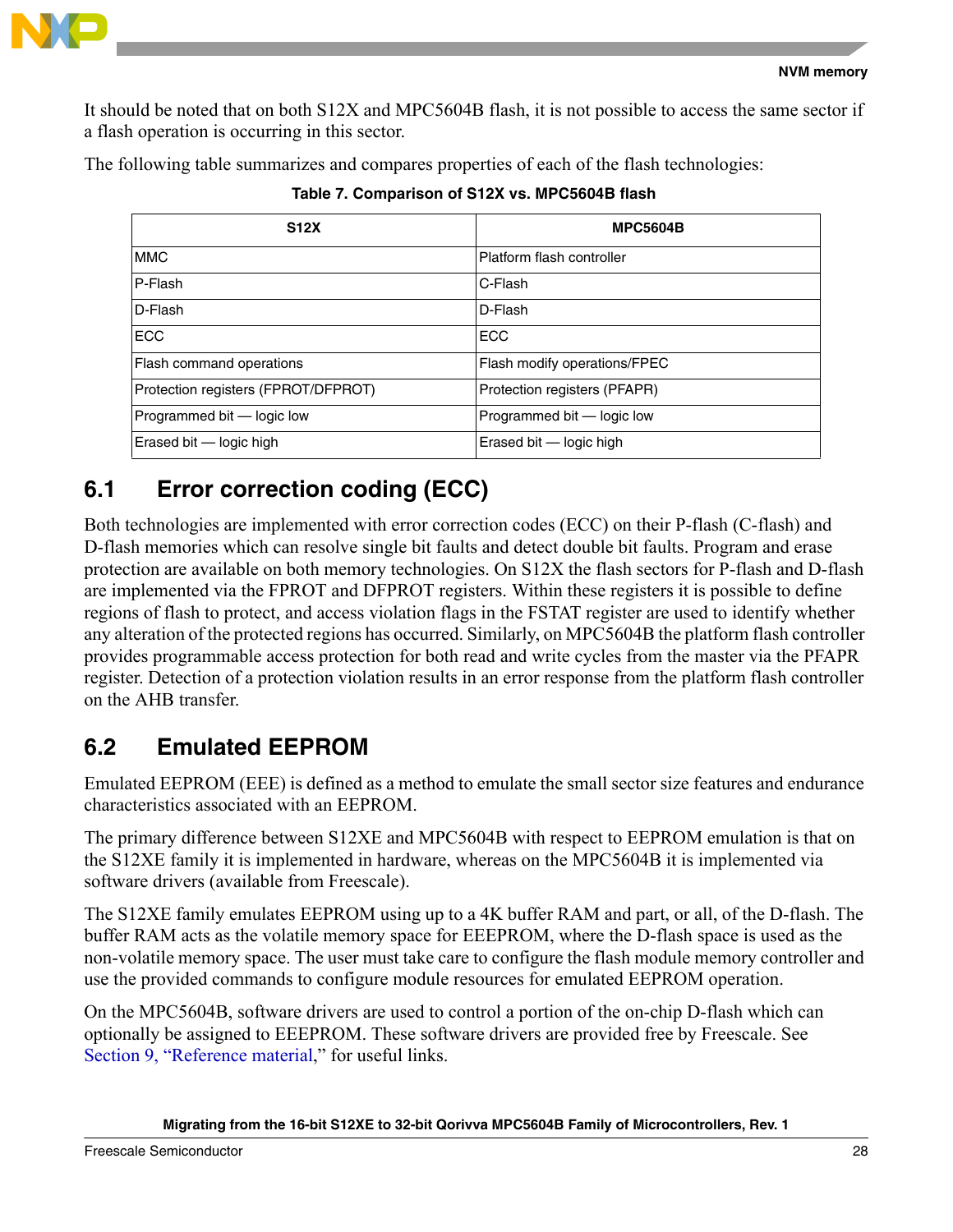

The MPC5604B flash is partitioned into 16 KB blocks. Two or four of these 16 KB blocks can be used for emulated EEPROM. By evenly distributing write/erase cycles across the flash blocks, write/erase cycle counts of more than one million can be achieved. The longer the data record size, the more efficient the scheme can be. Each flash block employed, and each data record, has a status field to ensure data integrity. Blocks are swapped from active to inactive in order to improve data record distribution and therefore write/erase cycle performance.

Data record read time will be dominated by the length of the data record and software search time. Optionally however, some system RAM could be used as cache to speed up the search process. Data record write time will be dominated by flash program time. The free EEE software driver from www.freescale.com contains an example of emulating EEPROM on the MCP5604B.

| <b>S12XE</b>                                                                           | <b>MPC5604B</b>                                                                                              |
|----------------------------------------------------------------------------------------|--------------------------------------------------------------------------------------------------------------|
| 16-bit word size                                                                       | 32-bit word size                                                                                             |
| Hardware implementation                                                                | Software driver implementation                                                                               |
| FTM (D-flash)                                                                          | Data flash                                                                                                   |
| Dedicated buffer RAM to mirror Flash — up to 4K                                        | Uses standard Flash blocks — two or four 16 KB<br>flash blocks with multiple read-while-write<br>partitions. |
| Word (16-bit) Aligned (optimal)<br>Byte aligned supported<br>Misaligned word supported | Record scheme allows storage of variable size EE<br>data elements in flash                                   |
| Hardware ECC for EEEPROM                                                               | Hardware ECC for EEEPROM                                                                                     |

|  |  | Table 8. S12XE vs. MPC5604 EEE |
|--|--|--------------------------------|
|--|--|--------------------------------|

# <span id="page-28-0"></span>**7 Low-power considerations**

In many embedded devices, the majority of the time is spent in a low-power/monitoring state. Both microcontroller families have been designed with this feature and have several operating modes to facilitate it.

S12XE has three low-power operating modes: wait, pseudo-stop, and stop. Stop mode is the lowest power configuration and wait mode gives the minimal power saving for the device by halting the CPU only. [Table 9](#page-28-1) summarizes the S12XE low-power modes.

<span id="page-28-1"></span>

|             | <b>External</b><br>oscillator | System<br>clock | <b>PLL</b><br>(FMPLL) | <b>CPU activity</b> | <b>Optionally available</b><br>modules/functions | Typical I <sub>nn</sub> |
|-------------|-------------------------------|-----------------|-----------------------|---------------------|--------------------------------------------------|-------------------------|
| Run         | On                            | On              | On/Off                | On                  | All                                              | 72 mA                   |
| Wait        | On                            | On              | On/Off                | Off                 | All                                              | 50 mA                   |
| Pseudo-stop | On                            | Off             | Off                   | Off                 | RTI, COP, API, and ATD                           | 185uA                   |
| Stop        | Off                           | Off             | Off                   | Off                 | API, ATD                                         | $30\muA$                |

MPC5604B has five highly configurable run modes — DRUN & RUN[0..3] — whereby the C-flash and D-flash, external oscillator, and PLL can be enabled or disabled. The three low-power modes — halt, stop,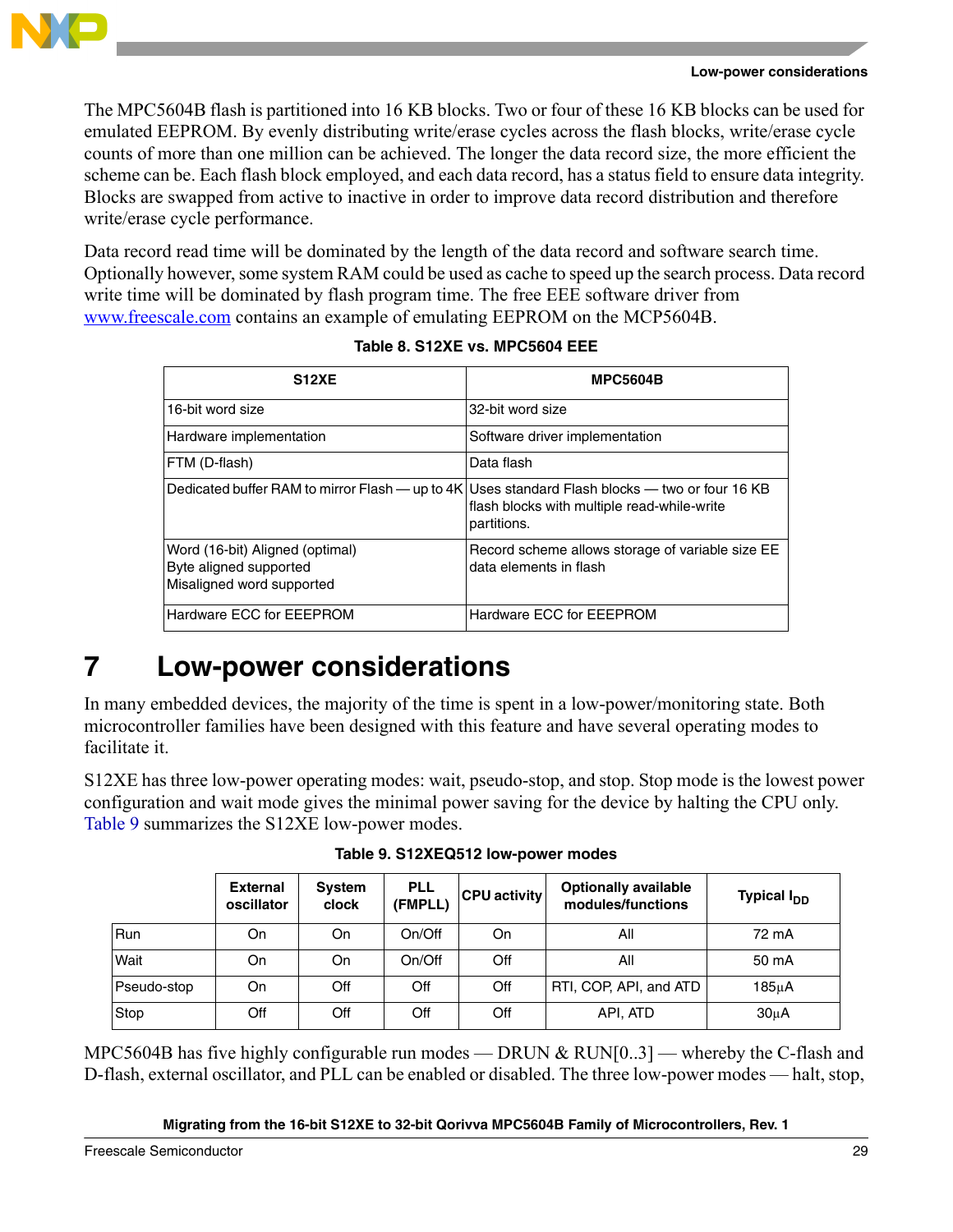

and standby — are also highly configurable and offer low-power  $I_{DD}$  figures comparable to S12XE. In addition to the many mode options, the core offers the 'wait' instruction which can be used to temporarily stop the core clock for immediate reduction in run current. For wait, the core clock is restored with any interrupt source.

|           | <b>Internal RC</b><br>oscillator<br>(FIRC) | <b>External</b><br>oscillator<br>(FXOSC) | <b>PLL</b><br>(FMPLL) | <b>CPU clock</b> | <b>Peripheral</b><br>clock | <b>Optionally available</b><br>modules/functions | <b>Typical</b><br>l <sub>DD</sub> |
|-----------|--------------------------------------------|------------------------------------------|-----------------------|------------------|----------------------------|--------------------------------------------------|-----------------------------------|
| DRun, Run | On                                         | On/off                                   | On/off                | On               | On/off                     | All                                              | 60 mA                             |
| Halt      | On/off                                     | On/off                                   | On/off                | Off              | On/off                     | All                                              | 8 mA                              |
| Stop      | On/off                                     | On/off                                   | Off                   | Off              | On/off                     | All                                              | 180 uA                            |
| Standby   | On/off                                     | Off                                      | Off                   | Off              | Off                        | WKUP pins, API/RTC,<br><b>CAN Sampler</b>        | $20 \mu A$                        |

**Table 10. MPC5604B low-power modes**

## <span id="page-29-0"></span>**7.1 Low-power mode entry and exit**

The S12X can be thought of as having a partially integrated operating mode architecture. This means that low-power modes are controlled centrally via the CPU instruction set using the WAI and STOP opcodes but many peripherals must be individually configured to be active or inactive in the modes. A reset or any interrupt, including pin interrupts (IRQ/XIRQ), can wake the S12XE device from low-power mode.

The MPC5604B has a much more sophisticated approach to managing operating mode and power management that centralizes configuration and control into a tightly linked group of modules. In this implementation, multiple operating modes are configured using the Mode Entry (ME), Clock Generation (CGM), Power Control (PCU), and Reset Generation (RGM) modules, and a single point of control allows the user to completely reconfigure the active portions of the MCU with a single command. Unlike the S12X the default condition of the MPC5604B out of reset requires active configuration of the control modules before peripherals are available for use.

Prior to entering one of the MPC5604B low-power modes — halt, stop, or standby — the user must configure a wakeup source such as an ISR (peripheral interrupt service request) or WKUP (hardware wakeup trigger) request to ensure the device can recover to a run mode. For clarity, note that 'wakeup' is the generic term for exit from low-power mode, whereas WKUP is a specific hardware wakeup trigger. Furthermore, before entering the low-power mode the mode must be configured:

- 1. All clocks (FXOSC, FIRC, SXOSC, SIRC, and FMPLL), C-flash, D-flash, RAM, main voltage regulator, and GPIO have to be configured for the specific low-power mode.
- 2. Each peripheral has to be assigned to a peripheral subset. The clock for each peripheral subset can be enabled or disabled for the specific low-power mode.

Available configuration options for each low-power mode is summarized in [Table 11](#page-30-0).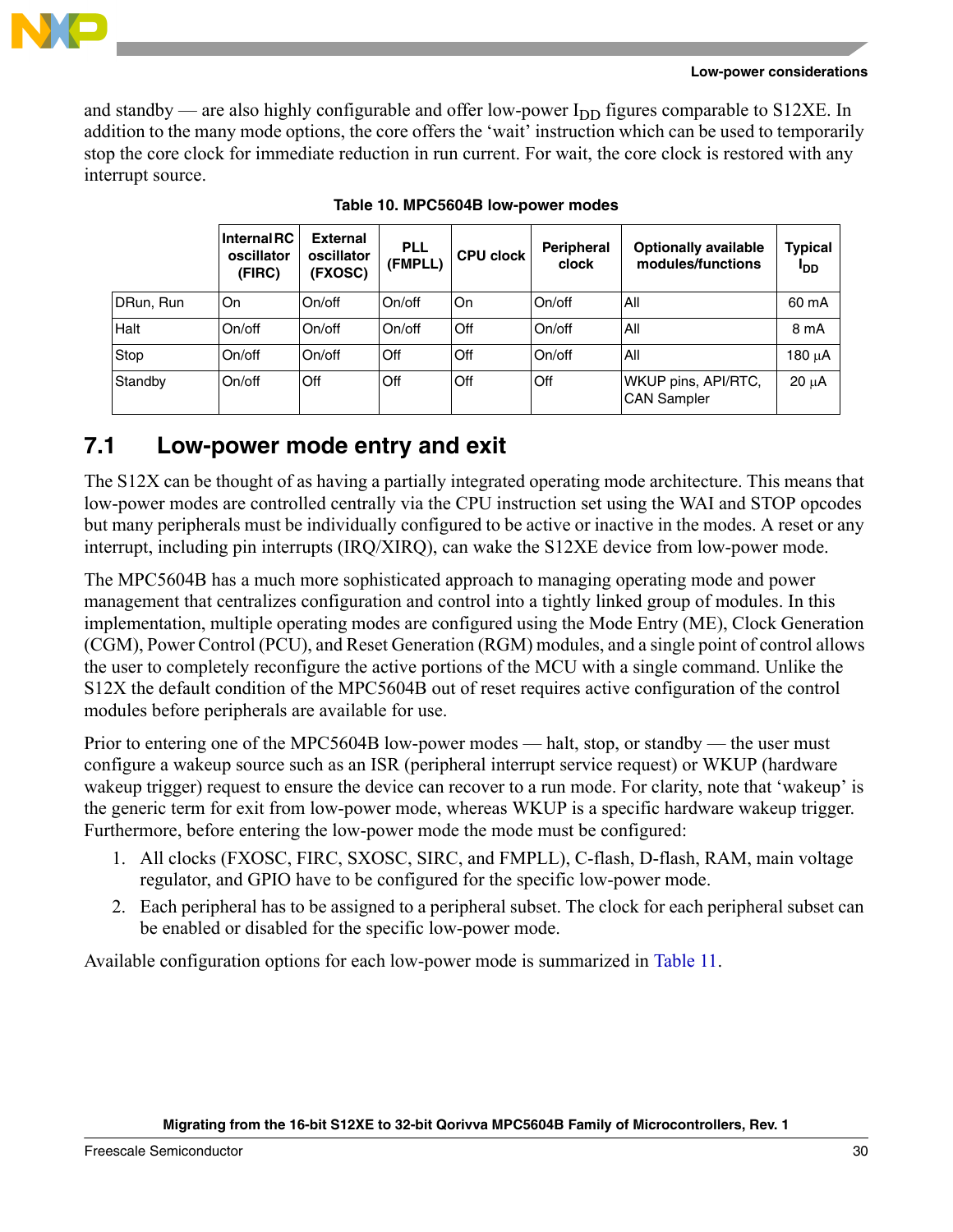

<span id="page-30-0"></span>

| <b>Resource</b>          | <b>Control register</b>                | <b>Halt</b>                   | <b>Stop</b>   | <b>Standby</b> |
|--------------------------|----------------------------------------|-------------------------------|---------------|----------------|
| <b>FIRC</b>              | $ME$ <mode></mode>                     | On/off                        | On/off        | On/Off         |
| <b>FXOSC</b>             | ME <mode></mode>                       | On/off                        | On/off        | Off            |
| <b>SIRC</b>              | <b>CGM SIRC</b>                        | On.                           | On.           | On/Off         |
| <b>SXOSC</b>             | <b>CGM SXRC</b>                        | On/off                        | On/off        | On/Off         |
| <b>Peripheral Clocks</b> | ME_PCTL[0104]<br>On/off<br>ME LPPC[07] |                               | On/off        | Off            |
| <b>FMPLL</b>             | ME <mode></mode>                       | On/off                        | Off           | Off            |
| <b>CFLASH</b>            | ME <mode><br/>On/low power</mode>      |                               | On/power down | Power down     |
| <b>DFLASH</b>            | ME <mode></mode>                       | On/power down<br>On/low power |               | Power down     |
| <b>IMVREG</b>            | ME <mode></mode>                       | On/off                        | On/off        | Off            |
| <b>GPIO</b>              | ME <mode></mode>                       | On                            | On/           | Tri-state      |
| <b>RAM</b>               | PCU_PCONF[2]                           | 24 KB/48 KB                   | 24 KB/48 KB   | 8 KB/3 2KB     |

**Table 11. MPC5604B low-power mode resource control**

The MPC5604B offers eighteen WKUP pins that can be triggered on rising and/or falling edge and each pin has the option of glitch filter and internal pullup. The API and RTC timers offer two further WKUP sources. Any WKUP event can generate an ISR as the twenty WKUP sources are split between three interrupt vectors.

For low-power mode exit there are subtle differences between halt, stop, and standby.

- The only way to exit halt mode and return to Runx is via an ISR. A WKUP source cannot wake from halt mode unless its corresponding interrupt is enabled.
- From stop mode a WKUP or an ISR (when system clock is enabled) can restore the MCU to Runx mode. The WKUP trigger will restore the Program Counter (PC) to the instruction address that the core was executing prior to stop mode entry. It should be noted that in stop mode, if the system clock is disabled, then the only way to exit is via a WKUP trigger. For this case, once the PC is restored and the core is enabled any pending interrupt will be serviced.
- Important caveats regarding interrupts and halt and stop low-power modes:
	- For both halt and stop mode any pending interrupt will prevent the device from entering the low-power mode, even for the stop mode case where the system clock is disabled and the same interrupt would not cause a wakeup once the device entered stop mode.
	- A wakeup from halt or stop on an interrupt will occur regardless of the configuration of the interrupt at the INTC.
- While in standby mode only a WKUP source can return the MCU to DRun mode. In standby mode the only circuitry remaining powered is that required to wake the MCU, such as the WKUP, API/RTC, CAN Sampler, RGM, PCU, FIRC (optional), SIRC (optional), 8 KB RAM, 32 KB RAM (optional) and low-power voltage regulator (LPVREG). With this always-on power domain, all system and peripheral configurations have to be restored. Once the INTC is configured and enabled, any pending WKUP interrupt will be serviced.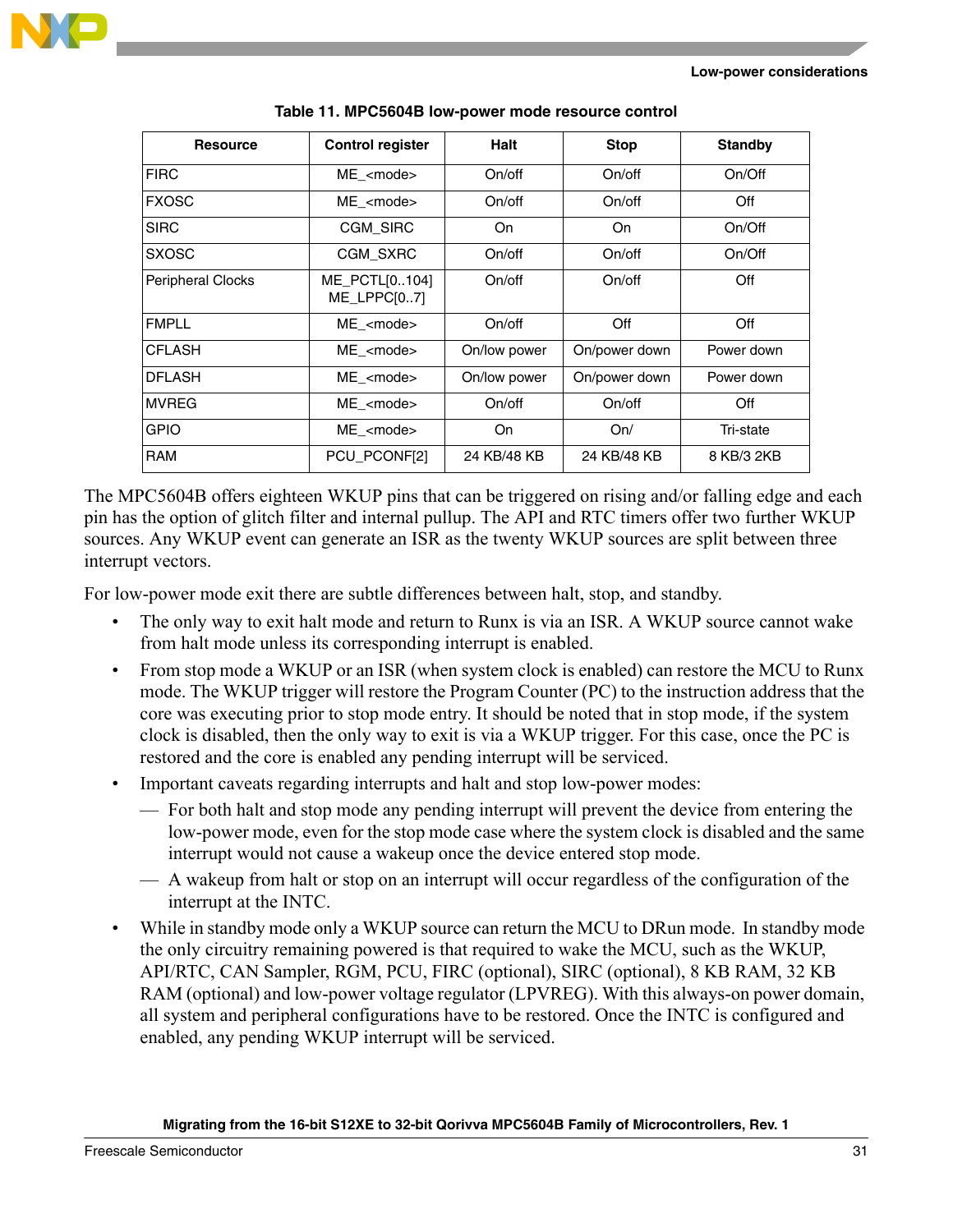

#### **Low-power considerations**

| Table 12. MPC5604B available wakeup sources for low-power modes |  |  |  |
|-----------------------------------------------------------------|--|--|--|
|-----------------------------------------------------------------|--|--|--|

| MPC5604B mode                | <b>Wakeup source</b>              |
|------------------------------|-----------------------------------|
| Halt                         | $ISR1$ , ISR-WKUP <sup>2</sup>    |
| Stop – system clock enabled  | WKUP <sup>3</sup> , ISR, ISR-WKUP |
| Stop - system clock disabled | <b>WKUP</b>                       |
| Standby                      | <b>WKUP</b>                       |

 $1$  ISR  $-$  Interrupt service request from any peripheral excluding WKUP.

<sup>2</sup> ISR-WKUP — Interrupt service request from wakeup source.

<sup>3</sup> WKUP — Wakeup source including WKUP pins and API and RTC.

The program flow at the exit from low-power mode for MPC5604B depends on the specific low-power mode and the wake-up trigger. The table below summarizes the program flow for all low-power mode exits and their wake-up trigger.

**Table 13. MPC5604B wakeup from low-power mode program flow**

| <b>MPC5604B</b><br><b>Mode</b> | <b>ISR</b> | <b>WKUP</b> | <b>ISR-WKUP</b> | Wakeup<br>trigger | Program flow after low-power<br>mode exit                                                                                            |
|--------------------------------|------------|-------------|-----------------|-------------------|--------------------------------------------------------------------------------------------------------------------------------------|
| Halt                           |            |             |                 | <b>ISR</b>        | <b>ISR</b>                                                                                                                           |
|                                |            |             | Enabled         | <b>WKUP</b>       | <b>ISR-WKUP</b>                                                                                                                      |
| Stop - system                  | Enabled    |             |                 | ISR.              | <b>ISR</b>                                                                                                                           |
| clock enabled                  |            | Enabled     | <b>Disabled</b> | <b>WKUP</b>       | PC                                                                                                                                   |
|                                |            | Enabled     | Enabled         | <b>WKUP</b>       | PC -> ISR-WKUP                                                                                                                       |
| Stop - system                  |            | Enabled     | <b>Disabled</b> | <b>WKUP</b>       | PC.                                                                                                                                  |
| clock disabled                 |            | Enabled     | Enabled         | <b>WKUP</b>       | PC -> ISR-WKUP                                                                                                                       |
| Standby                        |            | Enabled     | <b>Disabled</b> | <b>WKUP</b>       | Valid RCHW in FLASH<br>or<br>0x4000_0000 (RAM)                                                                                       |
|                                |            | Enabled     | Enabled         | <b>WKUP</b>       | Valid RCHW in FLASH<br>or<br>0x4000_0000 (RAM)<br>ISR-WKUP will only be executed<br>after interrupts have been<br>configured at INTC |

### **NOTE**

The WKPU pins are always powered regardless of whether or not they are enabled at WKUP\_WRER. Therefore all WKUP pins have to be properly terminated with either an external pullup, external pulldown, or the internal pullup at WKUP\_WIPUR.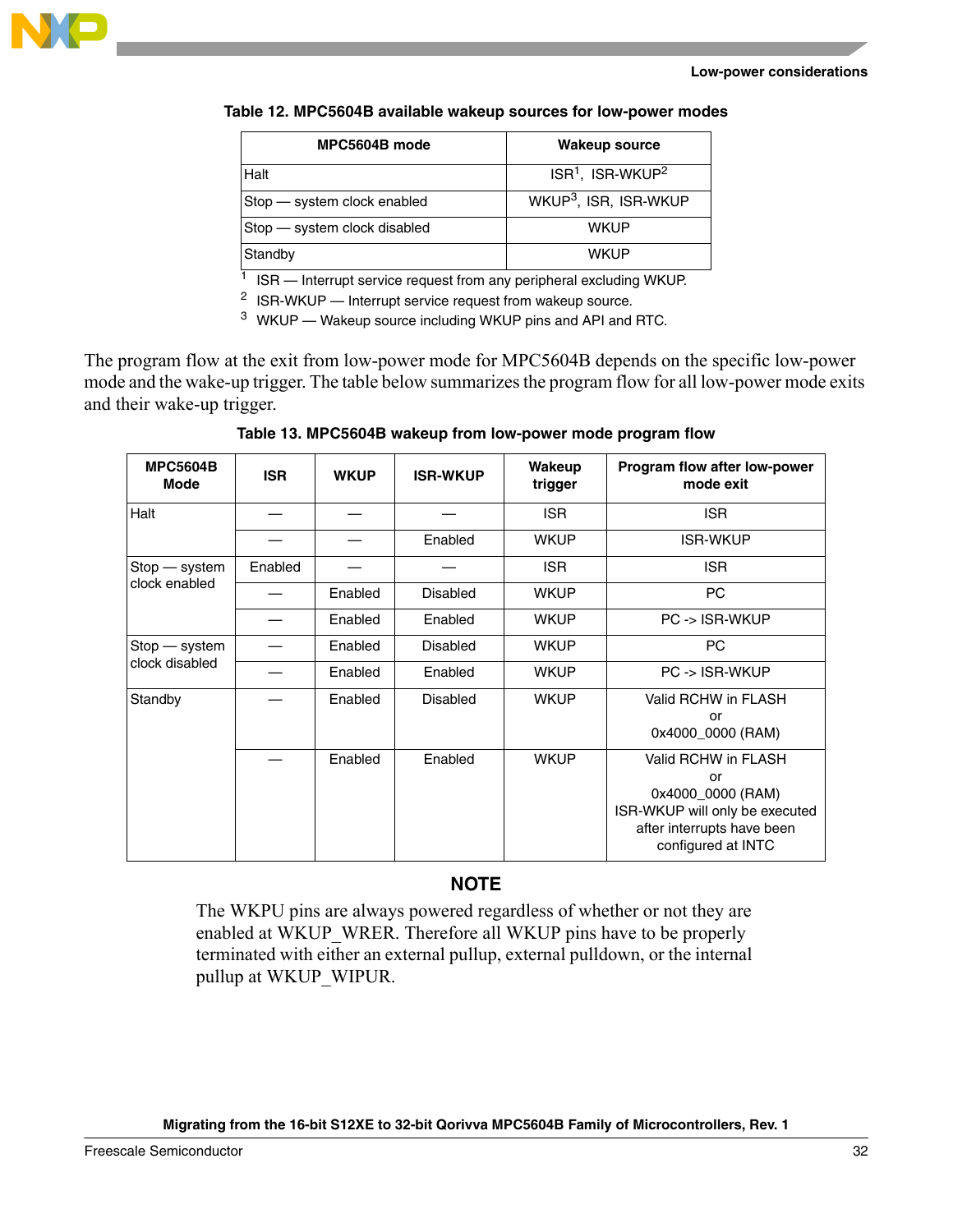



# <span id="page-32-0"></span>**8 Hardware considerations**

This section discusses the optimum method to lay out the PCB which will contain the device and other important components, as well as making reservations for the power supplies and grounding requirements. The application and environment tend to have the greatest impact on the latter parameters and the hardware should be built around these. Suffice to say, S12X and MPC5604B both follow the same rules given below, except for where their unique properties require additional considerations.

# <span id="page-32-1"></span>**8.1 Power supply and PCB layout**

Each device can operate within a range of 3.3–5 V, which is supplied externally to the MCU and is used to power the internal voltage regulators. Similarities exist whereby the external supply  $(3.3–5 V)$  is used for I/O buffers ADC and VREG, whereas the voltage regulator provides a power supply for the core, PLL, and RAM/NVM. Both families share a common feature: the core logic operating voltage is lower than the typical application operating voltage. For S12XE, the core logic operates at 1.84 V, and for the MPC5604B family the core logic operates at 1.2 V. In both cases the devices contain voltage regulators that take the 3.3 V or 5 V application voltage and provide the core with the appropriate supply. Like the S12X, the MPC5604B features a number of low-power modes (for example stop mode) that make use of progressively more efficient voltage regulators to reduce power consumption.

S12X contains a single voltage regulator which can be operated in various modes, and is capable of providing three separate supplies consisting of:  $2 \times 1.84$  V and one 2.82 V from a 3.3/5 V external input (VDDR). No external components are necessary in line with the S12X VREG.

The MPC5604B VREG consists of three regulators for high, low, and ultra-low power regulation. An external capacitance connected close to the associated pins is required to provide a stable low voltage digital supply for the device. The output of the VREG is a 1.2 V supply to the internal device logic.

It should be noted that the MPC5604B device is partitioned into two separate power domains, PD0 and PD1. The voltage regulator is connected to each power domain by power switches which are programmable by software (through the PCU\_PCONFn registers) and it is possible to reduce the power consumption by disconnecting a power domain. The maximum power saving is achieved in STANDBY0 mode.

Table 15 identifies the pins around the MCU which have a similar function.

|                        | <b>S12X</b>     |                              | <b>MPC5604B</b> |                              |
|------------------------|-----------------|------------------------------|-----------------|------------------------------|
| Port pin               | <b>Pin Name</b> | <b>Typical Supply</b><br>(V) | <b>Pin Name</b> | <b>Typical</b><br>Supply (V) |
| Digital supply voltage | VDDx            | $3.13 - 5.50$                | VDD HV          | $3.13 - 5.50$                |
| Digital supply ground  | <b>VSSX</b>     | 0.00                         | VSS HV          | 0.00                         |
| Voltage regulator      | <b>VDDR</b>     | $3.13 - 5.50$                | VDD BV          | $3.13 - 5.50$                |
| NVM power supply       | VDDF            | 2.82                         | VDD LV          | 1.20                         |
| Analog power supply    | VDDA            | $3.13 - 5.50$                | VDD HV ADC      | $3.13 - 5.50$                |

### **Table 14. S12X/MPC5604B VDDx and VSSx pin comparison**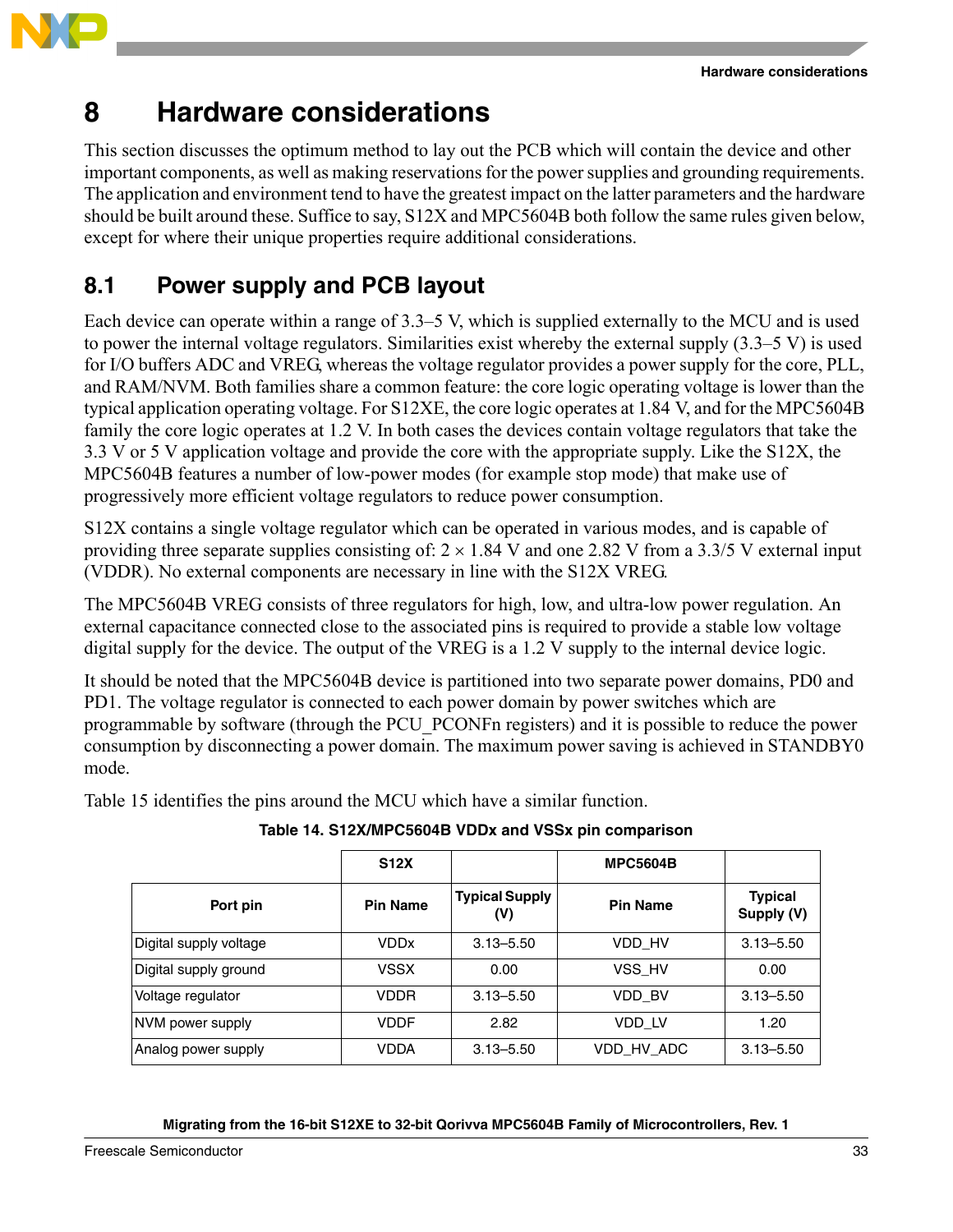

#### **Hardware considerations**

|                       | <b>S12X</b>     |                              | <b>MPC5604B</b> |                              |
|-----------------------|-----------------|------------------------------|-----------------|------------------------------|
| Port pin              | <b>Pin Name</b> | <b>Typical Supply</b><br>(V) | <b>Pin Name</b> | <b>Typical</b><br>Supply (V) |
| Analog low reference  | <b>VRL</b>      | 0.00                         | VSS_HV_ADC      | 0.00                         |
| Analog high reference | <b>VRH</b>      | $3.13 - 5.50$                | VDD HV ADC      | $3.13 - 5.50$                |
| Oscillator/PLL supply | <b>VDDPLL</b>   | 1.84                         | VDD LV          | 1.20                         |
| Oscillator/PLL ground | VSSPLL          | 0.00                         | VSS LV          | 0.00                         |

**Table 14. S12X/MPC5604B VDDx and VSSx pin comparison (continued)**

S12XE is a 0.18  $\mu$ m flash technology whereas MPC5604B is 90 nm flash, hence the difference for the flash supply voltage.

For both devices:

- Every supply pair must be decoupled by a capacitor connected as near as possible to the corresponding pins.
- Use low ohmic low inductance connections between ground pins of the supply pairs.



**Figure 8. Peripheral connections to the MCU**

There are no real differences between the devices when it comes to grounding, but the MPC5604B will have more power supplies.

## <span id="page-33-0"></span>**8.2 Clocks and oscillators**

Both devices use a similar clock structure, in that a Pierce configuration is common and both support external crystal/resonators in the range 4–16 MHz which can be operated with the PLL. Moreover, FMPLL and clock monitor functions are available on both devices.

Differences emerge in that MPC5604B supports a series of clock sources, whereas S12XE does not.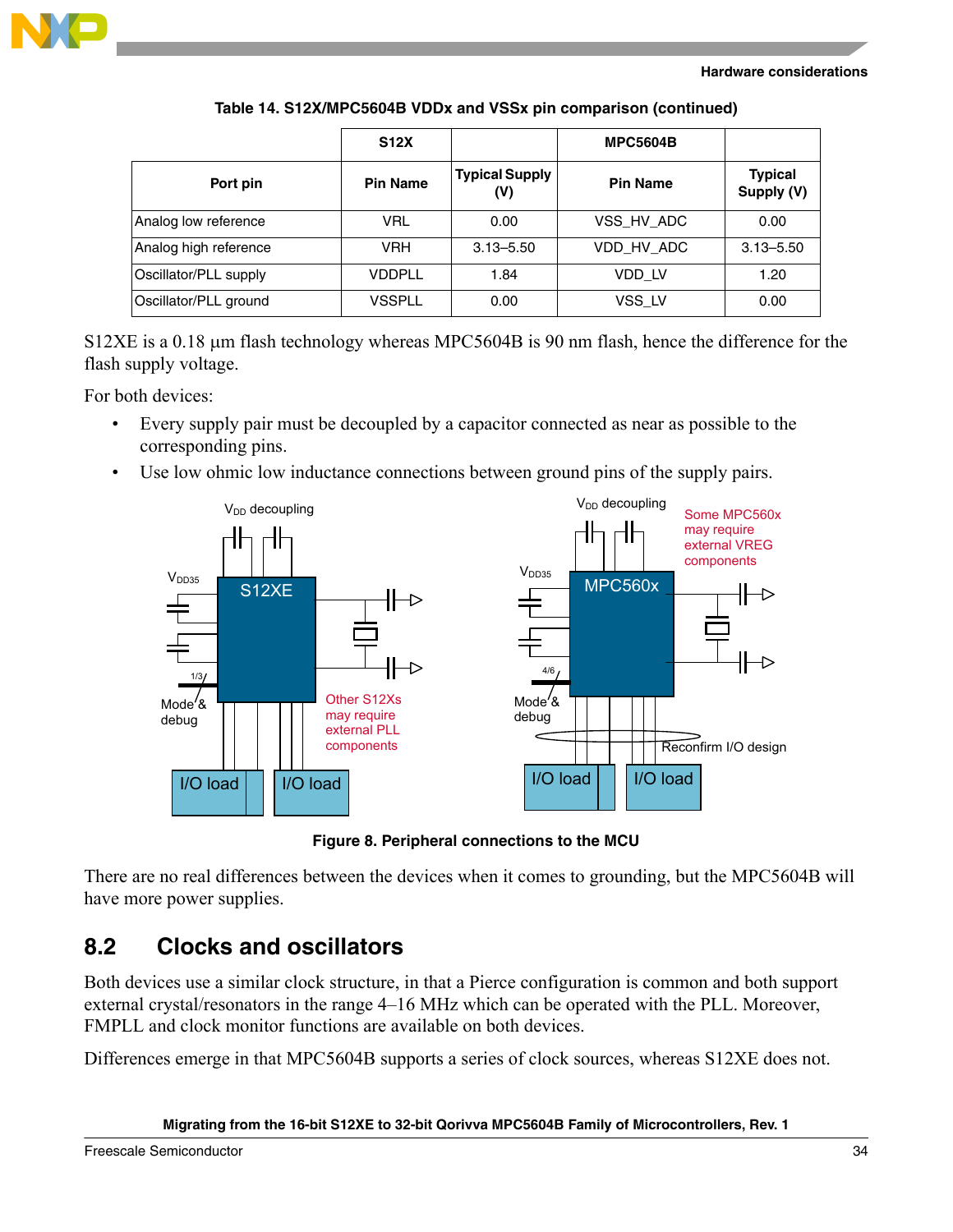

- External fast crystal oscillator 4–16 MHz (FXOSC)
- Internal fast IRC capable of 16 MHz operation (FIRC)
- Two low power oscillators:
	- Slow internal 128 kHz RC (SIRC)
	- Slow external 32 kHz crystal (SXOSC)

The clock generation module selects one of the clock sources as described above and contains the registers responsible for dividing the clock source. Unlike S12X, the user must configure the mode entry module, which is responsible for controlling the system clock selection. However, this module contains a clock switch which will enable the system clock and any clock dividers programmed via the clock generation module. The MPC5604B will start up with FIRC (without the PLL) unless software has been programmed to dictate otherwise.

Hardware design rules for oscillator layout are the same for both S12X and MP5604B — there are no special/different conditions which have to be applied. If S12XD was previously being used, then loop filter PLL components on the XFC pin will no longer be required. Common design rules listed below should be adhered to.

- Tank capacitors and feedback resistors are best selected from crystal/resonator manufacturer recommendations. It is also desirable for the crystal/resonator manufacturer to validate the application board for the best oscillator and/or components.
- Keep traces of oscillator pins, EXTAL, and XTAL as short as possible, and occupied board area for oscillator tank capacitors and crystal/resonator as small as possible.
- Do not place other signals or supplies underneath area occupied by oscillator tank capacitors and crystal/resonator, as well as the connection area to the MCU.
- Use suitable grounding some designs require separate oscillator grounding.

## <span id="page-34-0"></span>**8.3 Port considerations**

The port integration module (PIM) is responsible for the management of the I/O port on S12XE. The equivalent module on MPC5604B is the system integration unit (SIU). The SIU controls the multiplexing of the alternate functions (GPIO, pad configuration, and interrupts) used on all pads as well as being responsible for the management of the external interrupts to the device. The S12XE functionality, such as input/output, pullup/pulldown control, slew rate, and open-drain control, is available on MPC5604B.

There is not much difference from an S12X application in terms of connecting these pins to external peripherals. The input current and voltage, input leakage, and pullup/pulldown characteristics are similar, whereas the output high/low voltage figures are slightly different. [Table 15](#page-35-0) compares some of the parameters.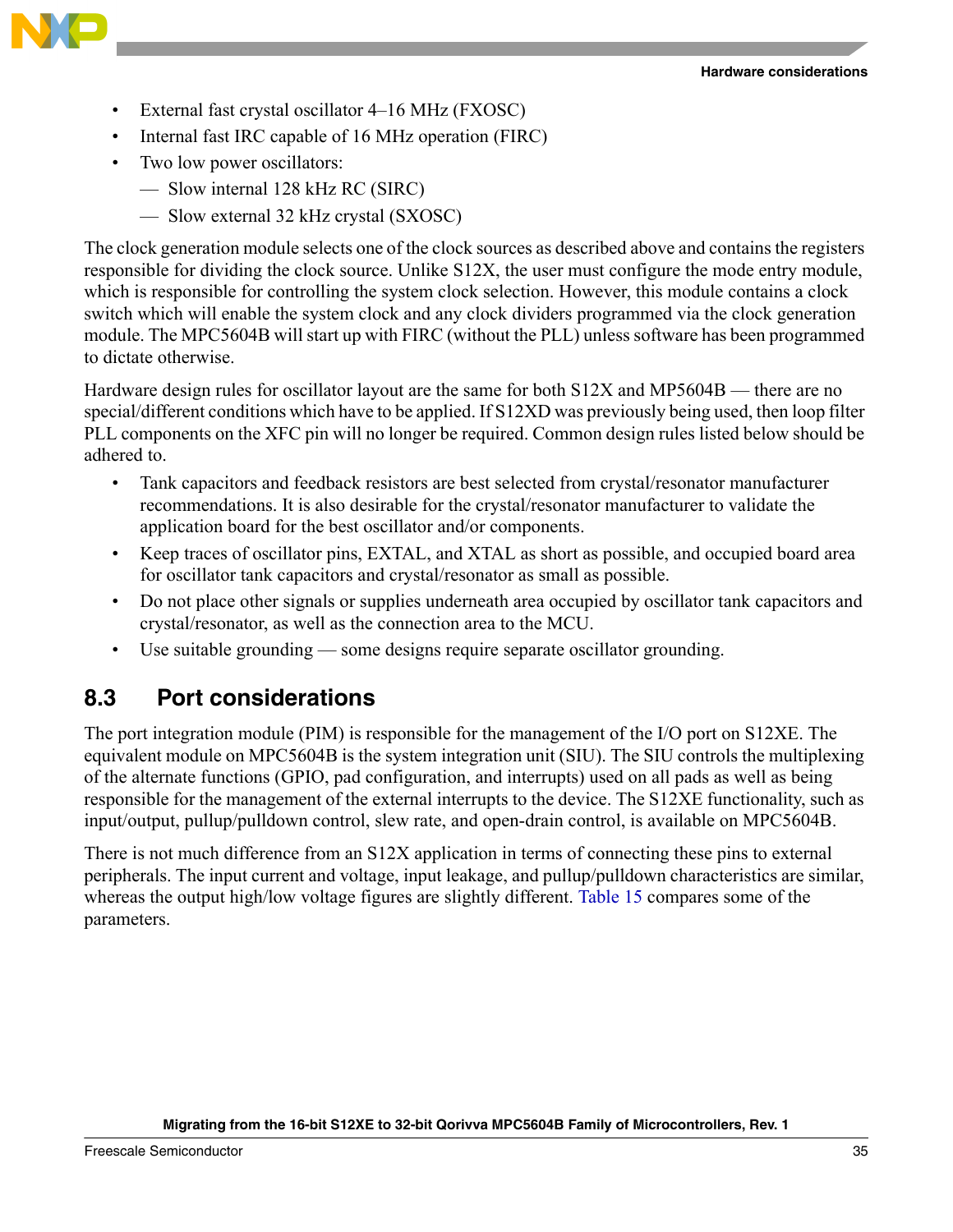

| <b>Parameter</b>           | <b>Conditions</b> | Value                  |                        |  |
|----------------------------|-------------------|------------------------|------------------------|--|
|                            |                   | <b>S12XE</b>           | <b>MPC5604B</b>        |  |
| Input high voltage (V)     |                   | $0.65 \times V_{DD35}$ | $0.65 \times V_{DD35}$ |  |
| Input low voltage (V)      |                   | $V_{SS35}$ –0.3        | $V_{SS35}$ –0.3        |  |
| Output high voltage (V)    |                   | $VDD$ -0.4             | 0.8 V <sub>DD</sub>    |  |
| Output low voltage (V)     |                   | 0.4                    | 0.1 V <sub>DD</sub>    |  |
| Input leakage current (nA) | Ambient temp      |                        | 2                      |  |

#### <span id="page-35-0"></span>**Table 15. Voltage high and low level and leakage current of S12XE vs. MPC5604B**

## **8.3.1 Functional pins**

The following table lists control pins which are available on the MPC5604B device that require special consideration at the design stage. Where applicable, the equivalent S12X pin is listed for comparison.

| <b>Pin</b>   |                    | <b>Function</b>                                                                                                                                 |  |  |
|--------------|--------------------|-------------------------------------------------------------------------------------------------------------------------------------------------|--|--|
| <b>S12X</b>  | <b>MPC5604B</b>    |                                                                                                                                                 |  |  |
| Test         |                    | For internal use only and should always be grounded.                                                                                            |  |  |
| Reset        | Reset              | Open drain/active low bi-directional pin — on reading high MCU test<br>the internal reset sources and take the appropriate reset vector.        |  |  |
| <b>XTAL</b>  | EXTAL <sup>1</sup> | Analog output of oscillator amplifier circuit.                                                                                                  |  |  |
| <b>EXTAL</b> | XTAL <sup>2</sup>  | Analog input of oscillator amplifier circuit.                                                                                                   |  |  |
| <b>ECLK</b>  | <b>CLKOUT</b>      | Outputs the frequency of the system clock.                                                                                                      |  |  |
|              | <b>FAB</b>         | Force Alternative Boot Mode — the pin is asserted prior to reset.<br>State is used to determine whether serial boot from LINFlex or<br>FlexCAN. |  |  |
|              | <b>ABS</b>         | Alternative Boot Selector - Selects type of alternative boot -<br>LINFlex or FlexCAN.                                                           |  |  |

**Table 16. S12XE vs. MPC5604B control pins**

 $<sup>1</sup>$  Analog output of the oscillator amplifier circuit, when the oscillator is not in bypass mode. Analog</sup> input for the clock generator when the oscillator is in bypass mode.

<sup>2</sup> Analog input of the oscillator amplifier circuit. Needs to be grounded if oscillator is used in bypass mode.

On MPC5604B it should be noted that the oscillator pins EXTAL and XTAL can be used as either input/output or output/input depending on whether bypass mode is enabled or not. When the oscillator is not in bypass mode, EXTAL is output and XTAL is input. When the oscillator is in bypass mode, EXTAL is input — therefore the hardware design should consider this. Furthermore, the device will have two sets of oscillator pins, one for use with the slow external 32 kHz crystal (SXOSC) and the other for fast external crystal (FXOSC). The SXOSC pins are multiplexed with GPIO, which will be user configurable.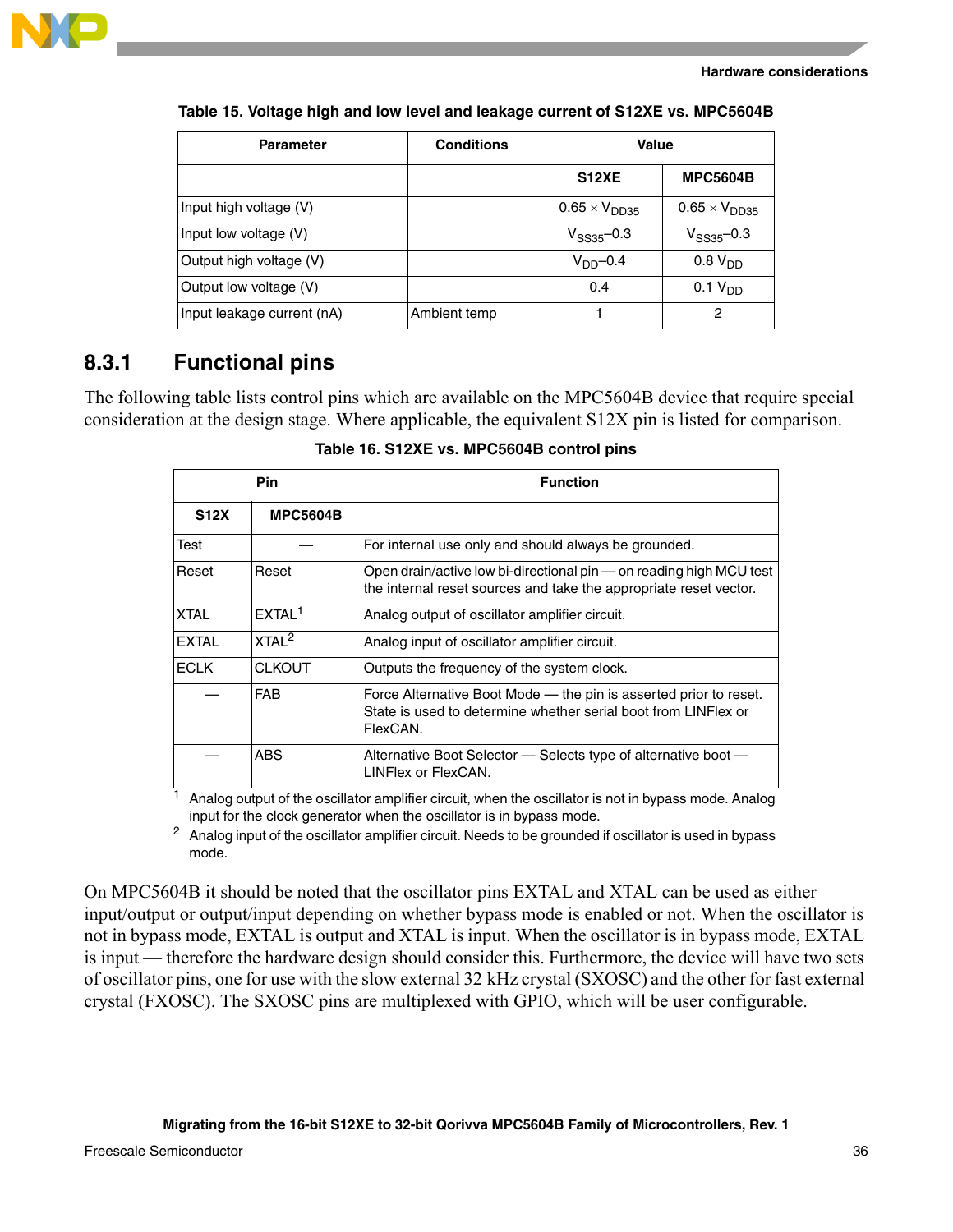



## **8.3.2 Debug pins**

S12X has a single debug pin MODC/BKGD, whereas MPC5604B does not use BDM for debug purpose; this is done via four pins for static debug and fourteen pins for full Nexus trace. The pins of interest to the user are test data input (TDI), test data output (TDO), test mode select (TMS), and test clock input (TCK). These pins are shared through the Nexus development interface through the test access port (TAP) interface further described in the debug section.

# <span id="page-36-0"></span>**9 Reference material**

## <span id="page-36-1"></span>**9.1 Application notes and software links**

- AN2865 MPC55xx/56xx Software Examples
- AN4036 Migration within the MPC560xB/C/D Family
- AN3753 MPC551x to MPC560xB/C, Migration
- AN3836 Advanced Headlights Control and Diagnostics
- MPC56xx Flash software driver
- MPC56xx Emulated EEPROM driver
- MPC5604B Header files
- e200z0 Core Reference Manual

## <span id="page-36-2"></span>**9.2 Hardware and development boards**

- Evaluation board
- Motherboard and mini-modules
- EVB Users Guide

## <span id="page-36-3"></span>**9.3 Part numbers**

### **Table 17. Device identification**

| <b>Device</b><br>manufacturer | <b>Part numbers</b> | <b>Maskset</b> |                  | <b>JTAG ID</b> |                  |
|-------------------------------|---------------------|----------------|------------------|----------------|------------------|
|                               |                     | <b>Cut1.1</b>  | Cut <sub>2</sub> | <b>Cut1.1</b>  | Cut <sub>2</sub> |
| Freescale                     | MPC5604B, MPC5604C  | 2M07N          | 0M27V            | 0x1AE4001D     | 0x0AE4101D       |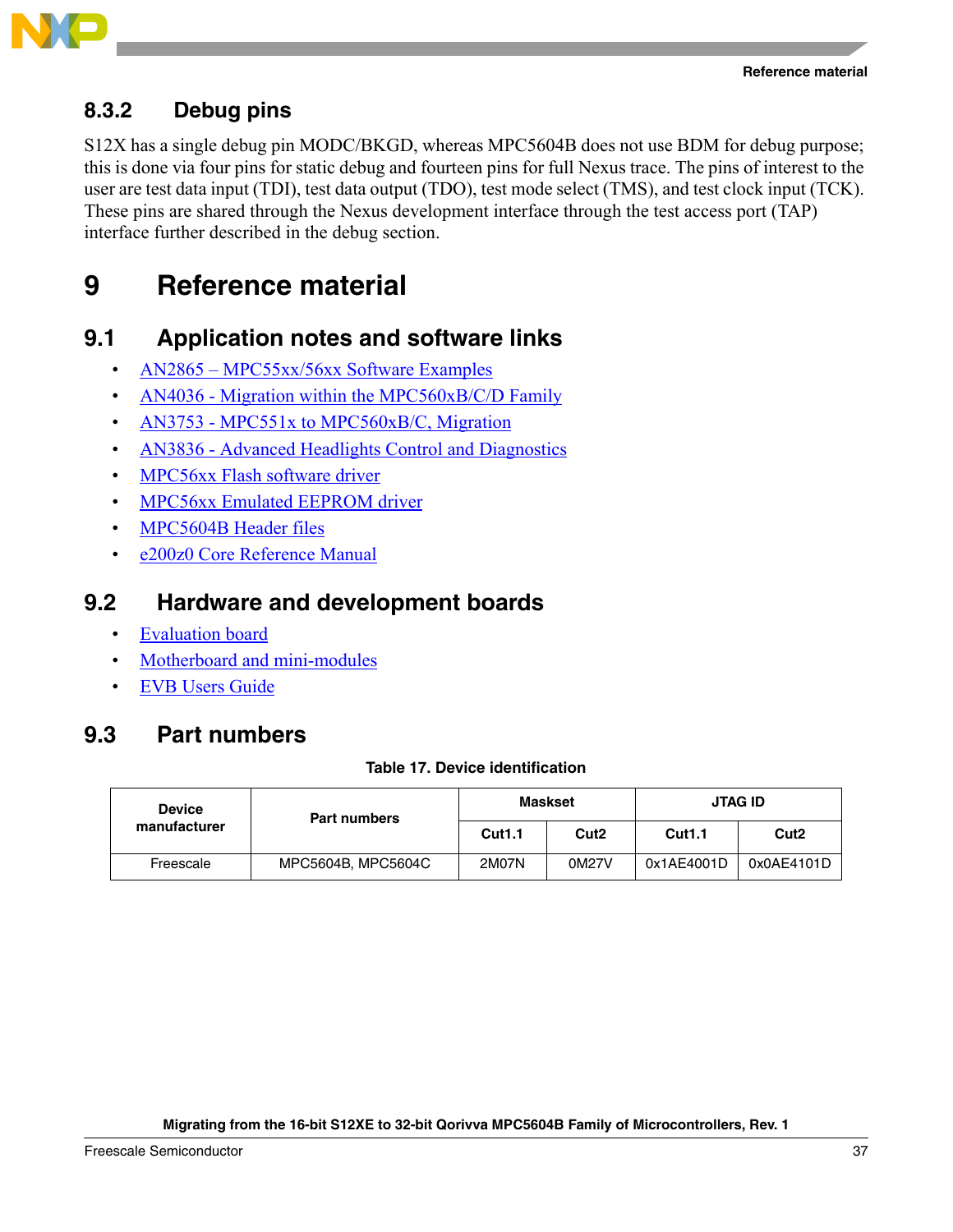

# <span id="page-37-0"></span>**9.4 MPC56xx family nomenclature**

**&MW: 496 CSP** 

# <span id="page-37-1"></span>**10 Revision history**

### **Table 18. Changes made April 20121**

| <b>Section</b>      | <b>Description</b>          |
|---------------------|-----------------------------|
| <b>Front page</b>   | Add SafeAssure branding.    |
| Title and section 1 | Add Qorivva branding.       |
| Back page           | Apply new back page format. |

<sup>1</sup> No substantive changes were made to the content of this document; therefore the revision number was not incremented.